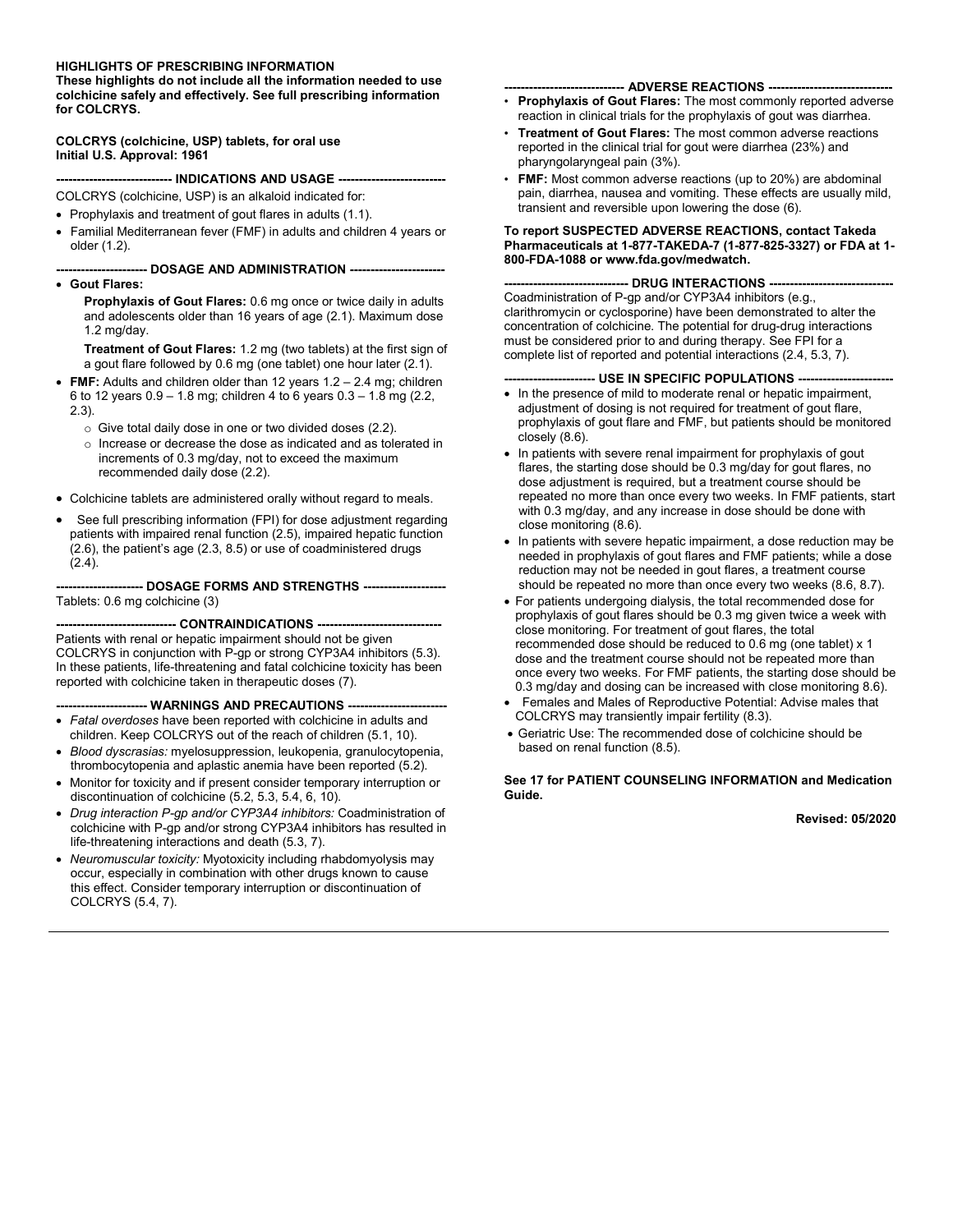#### **FULL PRESCRIBING INFORMATION: CONTENTS\***

#### **1 INDICATIONS AND USAGE**

- 1.1 Gout Flares
- 1.2 Familial Mediterranean Fever (FMF)

#### **2 DOSAGE AND ADMINISTRATION**

- 2.1 Gout Flares
- 2.2 FMF
- 2.3 Recommended Pediatric Dosage
- 2.4 Dose Modification for Coadministration of Interacting Drugs
- 2.5 Dose Modification in Renal Impairment
- 2.6 Dose Modification in Hepatic Impairment

#### **3 DOSAGE FORMS AND STRENGTHS**

#### **4 CONTRAINDICATIONS**

#### **5 WARNINGS AND PRECAUTIONS**

- 5.1 Fatal Overdose
- 5.2 Blood Dyscrasias
- 5.3 Drug Interactions
- 5.4 Neuromuscular Toxicity

#### **6 ADVERSE REACTIONS**

- 6.1 Clinical Trials Experience in Gout
- 6.2 Postmarketing Experience

#### **7 DRUG INTERACTIONS**

#### **8 USE IN SPECIFIC POPULATIONS**

- 8.1 Pregnancy
- 8.2 Lactation
- 8.3 Females and Males of Reproductive Potential
- 8.4 Pediatric Use
- 8.5 Geriatric Use
- 8.6 Renal Impairment
- 8.7 Hepatic Impairment

#### **9 DRUG ABUSE AND DEPENDENCE**

- **10 OVERDOSAGE**
- **11 DESCRIPTION**

#### **12 CLINICAL PHARMACOLOGY**

- 12.1 Mechanism of Action
- 12.3 Pharmacokinetics

#### **13 NONCLINICAL TOXICOLOGY**

13.1 Carcinogenesis, Mutagenesis, Impairment of Fertility

#### **14 CLINICAL STUDIES**

- **16 HOW SUPPLIED/STORAGE AND HANDLING**
	- 16.1 How Supplied
	- 16.2 Storage

 $\Box$ 

#### **17 PATIENT COUNSELING INFORMATION**

\* Sections or subsections omitted from the full prescribing information are not listed.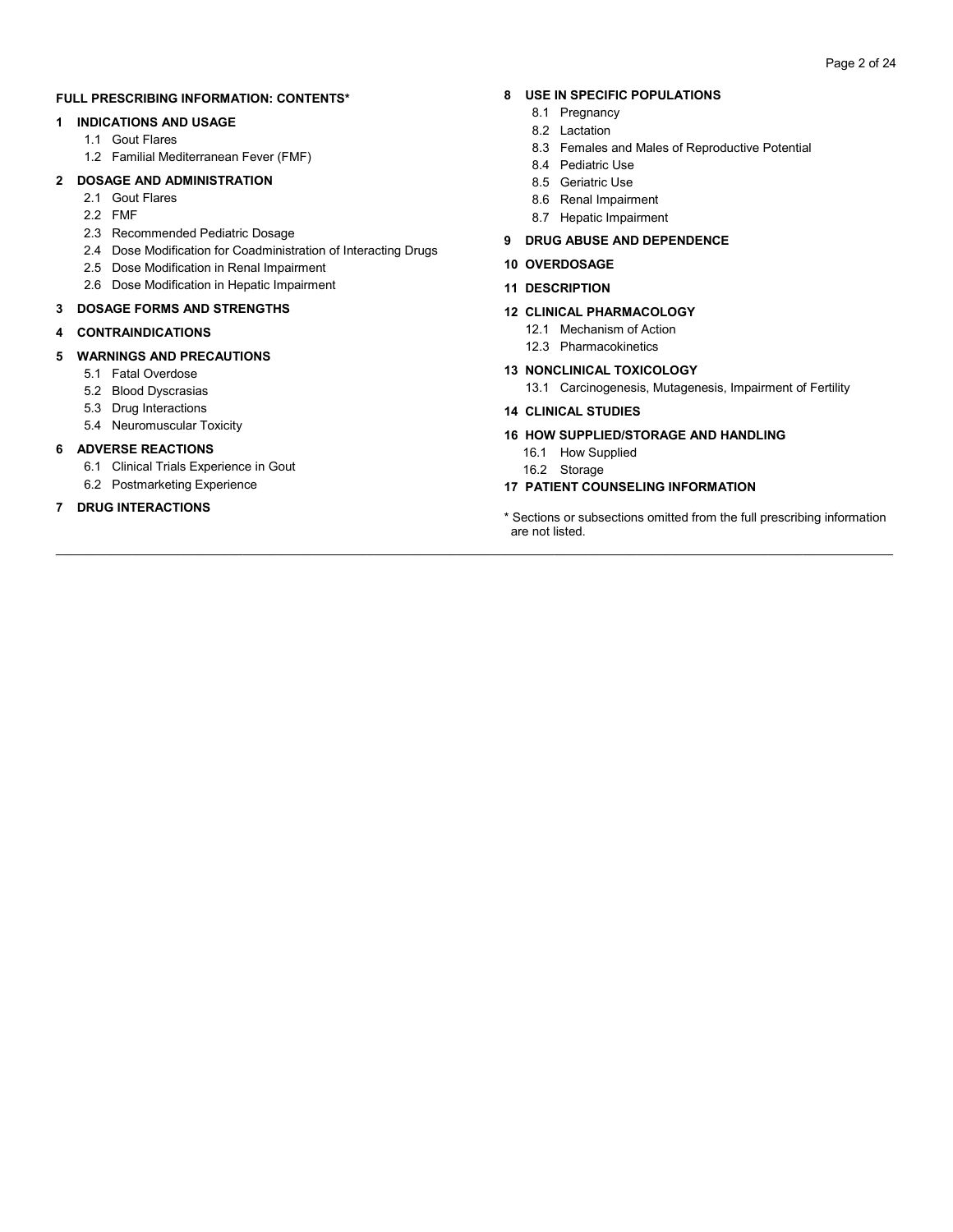#### **FULL PRESCRIBING INFORMATION**

## **1 INDICATIONS AND USAGE**

#### **1.1 Gout Flares**

COLCRYS (colchicine, USP) tablets are indicated for prophylaxis and the treatment of acute gout flares.

- Prophylaxis of Gout Flares: COLCRYS is indicated for prophylaxis of gout flares.
- Treatment of Gout Flares: COLCRYS tablets are indicated for treatment of acute gout flares when taken at the first sign of a flare.

## **1.2 Familial Mediterranean Fever (FMF)**

COLCRYS (colchicine, USP) tablets are indicated in adults and children four years or older for treatment of familial Mediterranean fever (FMF).

## **2 DOSAGE AND ADMINISTRATION**

The long-term use of colchicine is established for FMF and the prophylaxis of gout flares, but the safety and efficacy of repeat treatment for gout flares has not been evaluated. The dosing regimens for COLCRYS are different for each indication and must be individualized.

The recommended dosage of COLCRYS depends on the patient's age, renal function, hepatic function and use of coadministered drugs *[see Dosage and Administration (2.4, 2.5, 2.6)]*.

COLCRYS tablets are administered orally without regard to meals.

COLCRYS is not an analgesic medication and should not be used to treat pain from other causes.

#### **2.1Gout Flares**

#### Prophylaxis of Gout Flares

The recommended dosage of COLCRYS for prophylaxis of gout flares for adults and adolescents older than 16 years of age is 0.6 mg once or twice daily. The maximum recommended dose for prophylaxis of gout flares is 1.2 mg/day.

An increase in gout flares may occur after initiation of uric acid-lowering therapy, including pegloticase, febuxostat and allopurinol, due to changing serum uric acid levels resulting in mobilization of urate from tissue deposits. COLCRYS is recommended upon initiation of gout flare prophylaxis with uric acid-lowering therapy. Prophylactic therapy may be beneficial for at least the first six months of uric acid-lowering therapy.

#### Treatment of Gout Flares

The recommended dose of COLCRYS for treatment of a gout flare is 1.2 mg (two tablets) at the first sign of the flare followed by 0.6 mg (one tablet) one hour later. Higher doses have not been found to be more effective. The maximum recommended dose for treatment of gout flares is 1.8 mg over a 1-hour period. COLCRYS may be administered for treatment of a gout flare during prophylaxis at doses not to exceed 1.2 mg (two tablets) at the first sign of the flare followed by 0.6 mg (one tablet) one hour later. Wait 12 hours and then resume the prophylactic dose.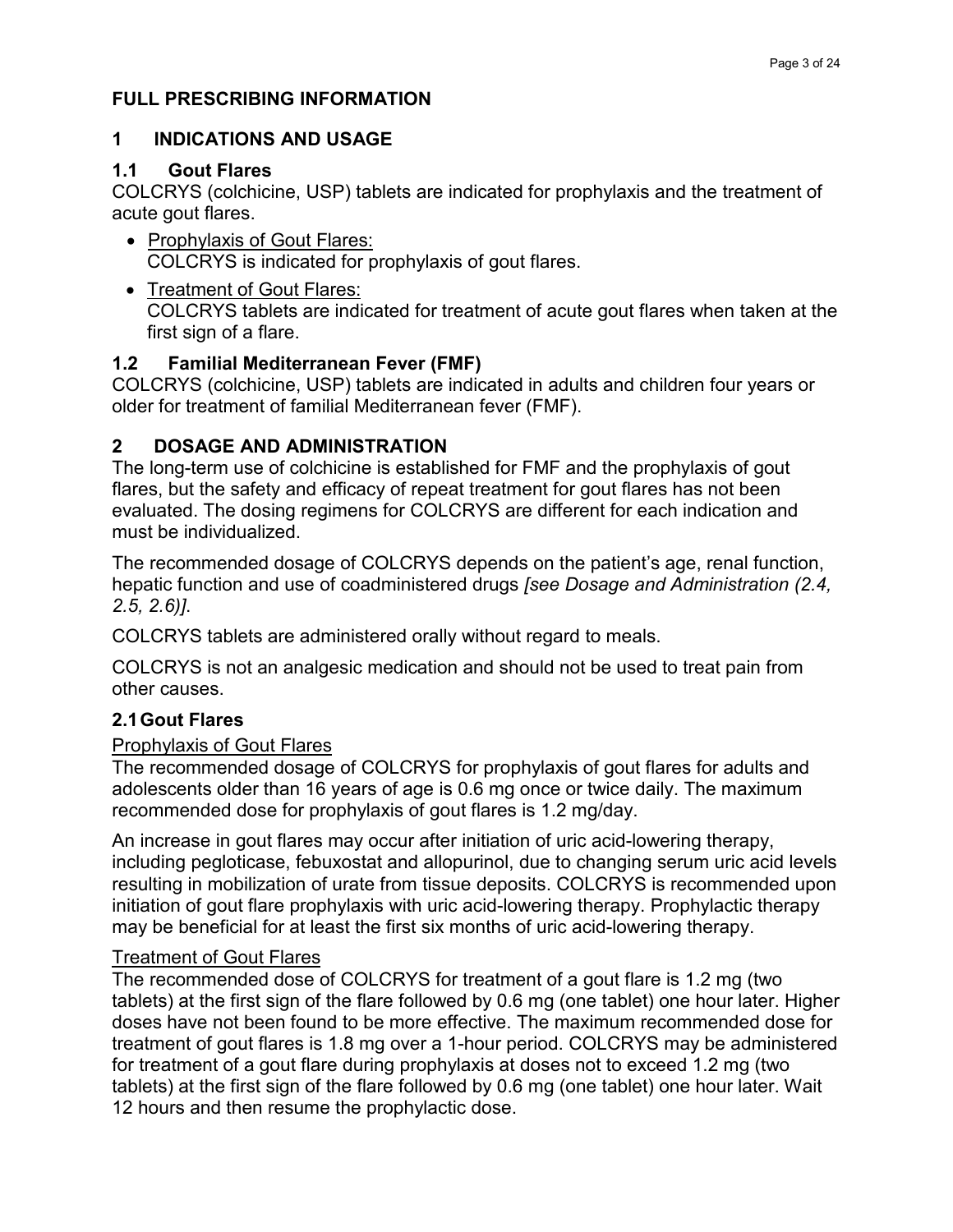# **2.2 FMF**

The recommended dosage of COLCRYS for FMF in adults is 1.2 mg to 2.4 mg daily. COLCRYS should be increased as needed to control disease and as tolerated in increments of 0.3 mg/day to a maximum recommended daily dose. If intolerable side effects develop, the dose should be decreased in increments of 0.3 mg/day. The total daily COLCRYS dose may be administered in one to two divided doses.

# **2.3 Recommended Pediatric Dosage**

Prophylaxis and Treatment of Gout Flares

COLCRYS is not recommended for pediatric use in prophylaxis or treatment of gout flares.

# FMF

The recommended dosage of COLCRYS for FMF in pediatric patients 4 years of age and older is based on age. The following daily doses may be given as a single or divided dose twice daily:

- Children 4 to 6 years: 0.3 mg to 1.8 mg daily
- Children 6 to 12 years: 0.9 mg to 1.8 mg daily
- Adolescents older than 12 years: 1.2 mg to 2.4 mg daily

# **2.4 Dose Modification for Coadministration of Interacting Drugs**

# Concomitant Therapy

Coadministration of COLCRYS with drugs known to inhibit CYP3A4 and/or P-glycoprotein (P-gp) increases the risk of colchicine-induced toxic effects *(Table 1)*. If patients are taking or have recently completed treatment with drugs listed in *Table 1* within the prior 14 days, the dose adjustments are as shown in the table below *[see Drug Interactions (7)]*.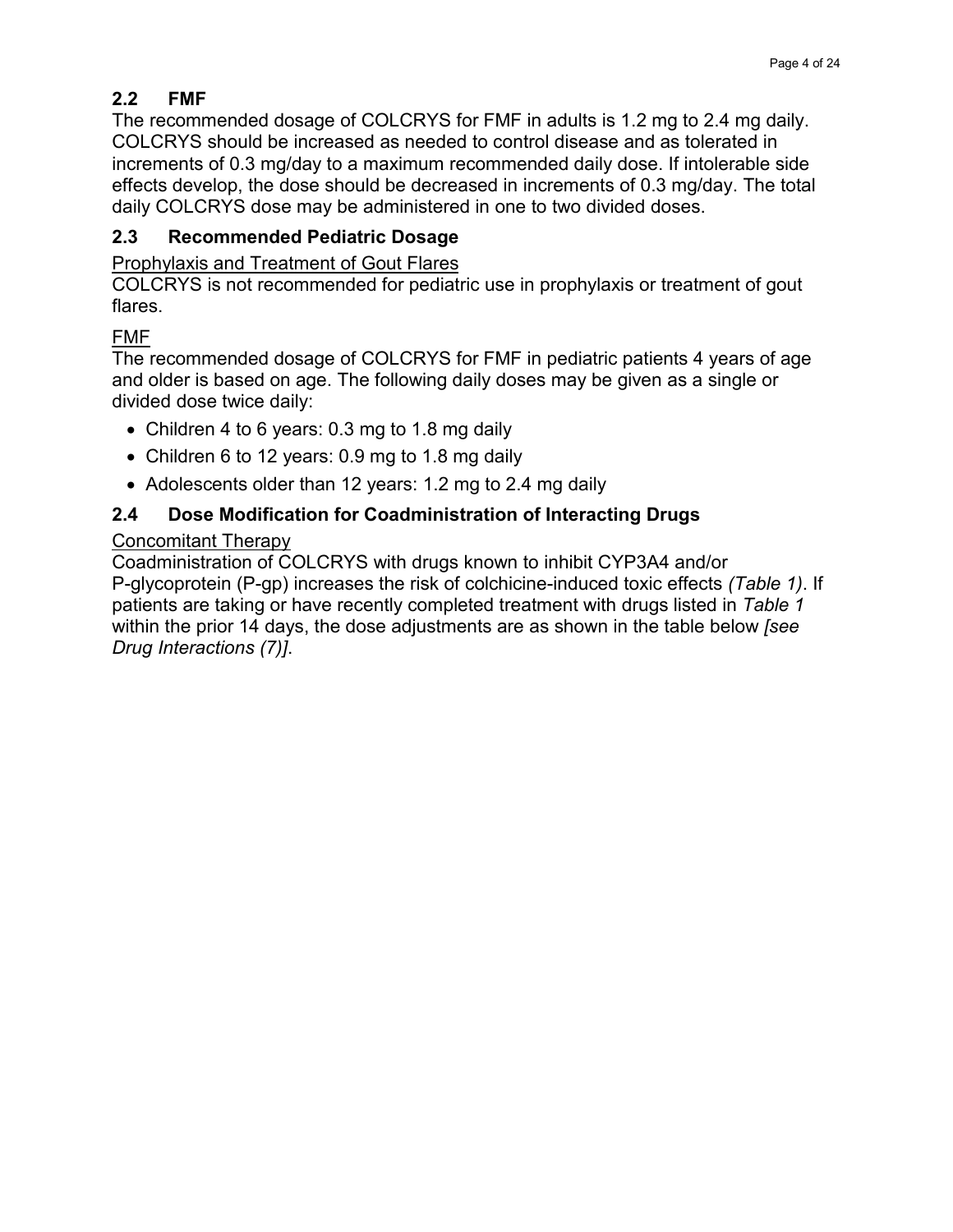| Available*                                                                                                                                                                                                                                                                 | Table 1. COLCRYS Dose Adjustment for Coadministration with Interacting Drugs if No Alternative                                                                                                                                                                                                                          |                                                          |                                                                                                                  |                                                                                                                          |                                                                                                                                                                                |                                                          |                                                                                                             |
|----------------------------------------------------------------------------------------------------------------------------------------------------------------------------------------------------------------------------------------------------------------------------|-------------------------------------------------------------------------------------------------------------------------------------------------------------------------------------------------------------------------------------------------------------------------------------------------------------------------|----------------------------------------------------------|------------------------------------------------------------------------------------------------------------------|--------------------------------------------------------------------------------------------------------------------------|--------------------------------------------------------------------------------------------------------------------------------------------------------------------------------|----------------------------------------------------------|-------------------------------------------------------------------------------------------------------------|
| Strong CYP3A4 Inhibitors <sup>t</sup>                                                                                                                                                                                                                                      |                                                                                                                                                                                                                                                                                                                         |                                                          |                                                                                                                  |                                                                                                                          |                                                                                                                                                                                |                                                          |                                                                                                             |
|                                                                                                                                                                                                                                                                            |                                                                                                                                                                                                                                                                                                                         |                                                          | <b>Gout Flares</b>                                                                                               |                                                                                                                          |                                                                                                                                                                                |                                                          |                                                                                                             |
|                                                                                                                                                                                                                                                                            |                                                                                                                                                                                                                                                                                                                         |                                                          | <b>Prophylaxis of Gout</b><br><b>Flares</b>                                                                      | <b>Treatment of Gout</b><br><b>Flares</b>                                                                                |                                                                                                                                                                                | <b>FMF</b>                                               |                                                                                                             |
| <b>Drug</b>                                                                                                                                                                                                                                                                | Noted or<br>Anticipated<br><b>Outcome</b>                                                                                                                                                                                                                                                                               | Original<br><b>Intended</b><br><b>Dosage</b>             | <b>Adjusted</b><br><b>Dose</b>                                                                                   | Original<br>Intended<br><b>Dosage</b>                                                                                    | <b>Adjusted</b><br><b>Dose</b>                                                                                                                                                 | Original<br>Intended<br><b>Dosage</b>                    | <b>Adjusted</b><br><b>Dose</b>                                                                              |
| Atazanavir<br>Clarithromycin<br>Darunavir/<br>Ritonavir <sup>#</sup><br>Indinavir<br>Itraconazole<br>Ketoconazole<br>Lopinavir/<br>Ritonavir <sup>#</sup><br>Nefazodone<br>Nelfinavir<br>Ritonavir<br>Saquinavir<br>Telithromycin<br>Tipranavir/<br>Ritonavir <sup>#</sup> | Significant<br>increase in<br>colchicine<br>plasma levels*;<br>fatal colchicine<br>toxicity has<br>been reported<br>with<br>clarithromycin, a<br>strong CYP3A4<br>inhibitor.<br>Similarly,<br>significant<br>increase in<br>colchicine<br>plasma levels is<br>anticipated with<br>other strong<br>CYP3A4<br>inhibitors. | 0.6 <sub>mg</sub><br>twice a day<br>a day                | 0.3 mg once 1.2 mg<br>a day<br>0.6 mg once $ 0.3 \text{ mg}$ once $ 1 \text{ hour}$ later.<br>every other<br>day | (2 tablets)<br>followed by<br>0.6 <sub>mg</sub><br>(1 tablet)<br>Dose to be<br>repeated no<br>earlier than<br>3 days.    | 0.6 <sub>mg</sub><br>(1 tablet)<br>X<br>1 dose,<br>followed<br>by 0.3 mg<br>(1/2)<br>tablet)<br>1 hour<br>later.<br>Dose to<br>be<br>repeated<br>no earlier<br>than<br>3 days. | Maximum<br>daily dose daily dose<br>of $1.2 -$<br>2.4 mg | Maximum<br>of $0.6$ mg<br>(may be<br>given as<br>0.3 <sub>mg</sub><br>twice a<br>day)                       |
| <b>Moderate CYP3A4 Inhibitors</b>                                                                                                                                                                                                                                          |                                                                                                                                                                                                                                                                                                                         |                                                          |                                                                                                                  |                                                                                                                          |                                                                                                                                                                                |                                                          |                                                                                                             |
|                                                                                                                                                                                                                                                                            |                                                                                                                                                                                                                                                                                                                         |                                                          | <b>Gout Flares</b>                                                                                               |                                                                                                                          |                                                                                                                                                                                |                                                          |                                                                                                             |
|                                                                                                                                                                                                                                                                            |                                                                                                                                                                                                                                                                                                                         |                                                          | <b>Prophylaxis of Gout</b><br><b>Flares</b>                                                                      | <b>Treatment of Gout</b><br><b>Flares</b>                                                                                |                                                                                                                                                                                | <b>FMF</b>                                               |                                                                                                             |
| Drug                                                                                                                                                                                                                                                                       | Noted or<br>Anticipated<br><b>Outcome</b>                                                                                                                                                                                                                                                                               | Original<br>Intended<br><b>Dosage</b>                    | <b>Adjusted</b><br><b>Dose</b>                                                                                   | Original<br>Intended<br><b>Dosage</b>                                                                                    | <b>Adjusted</b><br><b>Dose</b>                                                                                                                                                 | Original<br>Intended<br><b>Dosage</b>                    | <b>Adjusted</b><br><b>Dose</b>                                                                              |
| Amprenavir <sup>#</sup><br>Aprepitant<br><b>Diltiazem</b><br>Erythromycin<br>Fluconazole<br>Fosamprenavir <sup>#</sup> anticipated.<br>(prodrug of<br>Amprenavir)<br>Grapefruit juice<br>Verapamil                                                                         | Significant<br>increase in<br>colchicine<br>plasma<br>concentration is<br>Neuromuscular<br>toxicity has<br>been reported<br>with diltiazem<br>and verapamil<br>interactions.                                                                                                                                            | 0.6 <sub>mg</sub><br>twice a day<br>0.6 mg once<br>a day | 0.3 mg twice $ 1.2$ mg<br>a day or 0.6<br>mg once a<br>day<br>0.3 mg once Dose to be<br>a day                    | (2 tablets)<br>followed by<br>0.6 <sub>mg</sub><br>(1 tablet)<br>1 hour later.<br>repeated no<br>earlier than<br>3 days. | $1.2 \text{ mg}$<br>(2 tablets)<br>X<br>1 dose.<br>Dose to<br>be<br>repeated<br>no earlier<br>than<br>3 days.                                                                  | Maximum<br>daily dose<br>of 1.2 -<br>$2.4 \text{ mg}$    | Maximum<br>daily dose<br>of $1.2 \text{ mg}$<br>(may be<br>given as<br>0.6 <sub>mg</sub><br>twice a<br>day) |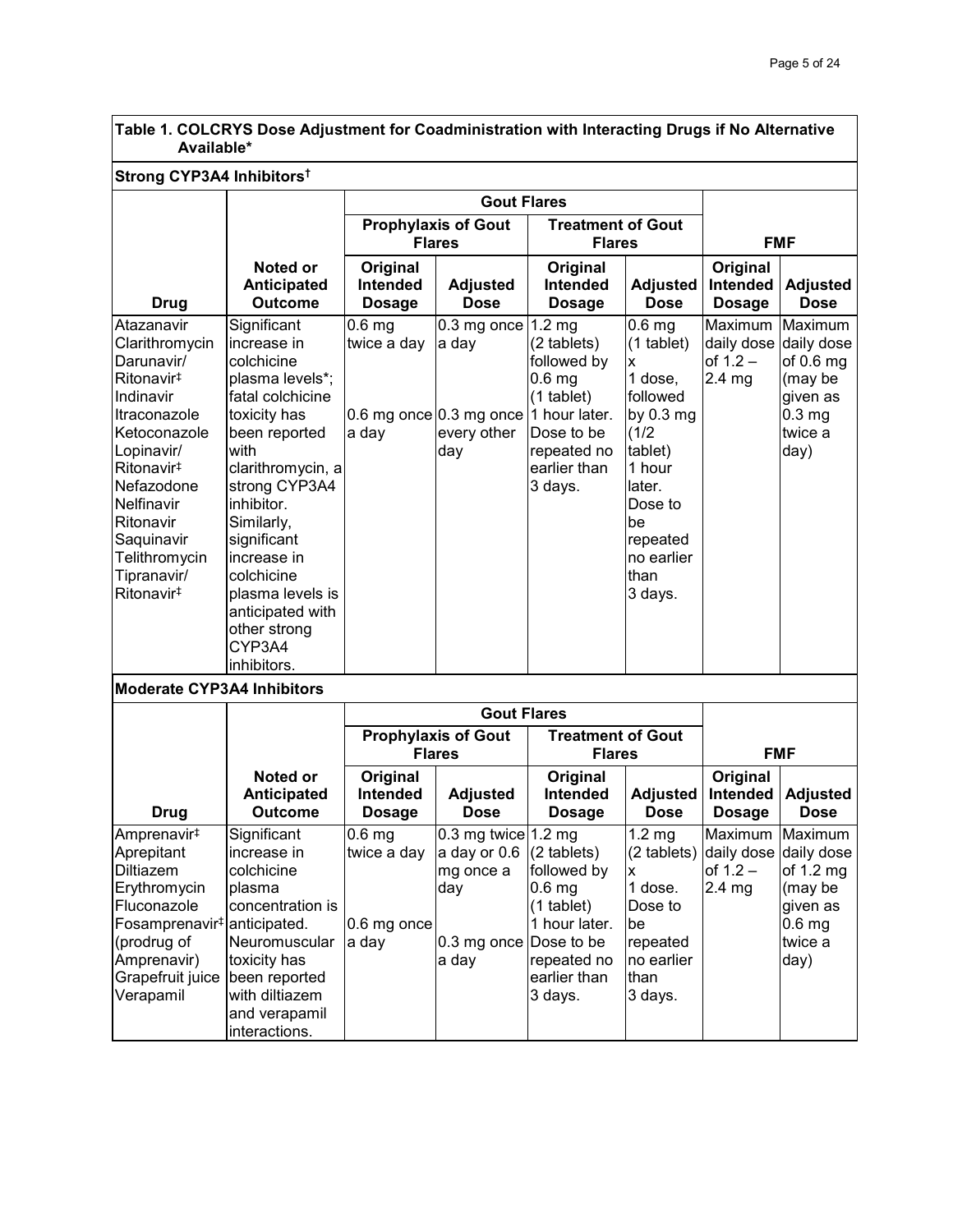| $ P$ -gp Inhibitors <sup>†</sup> |                                                                                                                                                                                                                                                                                               |                                              |                                                                                                           |                                                                                                                       |                                                                                                                 |                                           |                                                                                                                |  |
|----------------------------------|-----------------------------------------------------------------------------------------------------------------------------------------------------------------------------------------------------------------------------------------------------------------------------------------------|----------------------------------------------|-----------------------------------------------------------------------------------------------------------|-----------------------------------------------------------------------------------------------------------------------|-----------------------------------------------------------------------------------------------------------------|-------------------------------------------|----------------------------------------------------------------------------------------------------------------|--|
|                                  |                                                                                                                                                                                                                                                                                               |                                              | <b>Gout Flares</b>                                                                                        |                                                                                                                       |                                                                                                                 |                                           |                                                                                                                |  |
|                                  |                                                                                                                                                                                                                                                                                               |                                              | <b>Prophylaxis of Gout</b><br><b>Flares</b>                                                               |                                                                                                                       | <b>Treatment of Gout</b><br><b>Flares</b>                                                                       |                                           | <b>FMF</b>                                                                                                     |  |
| <b>Drug</b>                      | Noted or<br><b>Anticipated</b><br><b>Outcome</b>                                                                                                                                                                                                                                              | Original<br><b>Intended</b><br><b>Dosage</b> | <b>Adjusted</b><br><b>Dose</b>                                                                            | Original<br>Intended<br><b>Dosage</b>                                                                                 | <b>Adjusted</b><br><b>Dose</b>                                                                                  | Original<br>Intended<br><b>Dosage</b>     | <b>Adjusted</b><br><b>Dose</b>                                                                                 |  |
| Cyclosporine<br>Ranolazine       | Significant<br>increase in<br>colchicine<br>plasma levels*;<br>fatal colchicine<br>toxicity has<br>been reported<br>with<br>cyclosporine, a<br>P-gp inhibitor.<br>Similarly,<br>significant<br>increase in<br>colchicine<br>plasma levels is<br>anticipated with<br>other P-gp<br>inhibitors. | 0.6 <sub>mg</sub><br>twice a day<br>a day    | 0.3 mg once $ 1.2$ mg<br>a day<br>0.6 mg once $ 0.3 \text{ mg}$ once  1 hour later.<br>every other<br>day | (2 tablets)<br>followed by<br>0.6 <sub>mg</sub><br>(1 tablet)<br>Dose to be<br>repeated no<br>earlier than<br>3 days. | 0.6 <sub>mg</sub><br>$(1$ tablet)<br>X<br>1 dose.<br>Dose to<br>be<br>repeated<br>no earlier<br>than<br>3 days. | Maximum<br>of $1.2 -$<br>$2.4 \text{ mg}$ | Maximum<br>daily dose daily dose<br>of $0.6$ mg<br>(may be<br>given as<br>0.3 <sub>mg</sub><br>twice a<br>day) |  |

\* For magnitude of effect on colchicine plasma concentrations *[see Clinical Pharmacology (12.3)]*

† Patients with renal or hepatic impairment should not be given COLCRYS in conjunction with strong CYP3A4 or P-gp inhibitors *[see Contraindications (4)]*

‡ When used in combination with Ritonavir, see dosing recommendations for strong CYP3A4 inhibitors *[see Contraindications (4)]*

| Table 2. COLCRYS Dose Adjustment for Coadministration with Protease Inhibitors |                                                                                    |                                               |                                                             |                                                                                            |                                                     |
|--------------------------------------------------------------------------------|------------------------------------------------------------------------------------|-----------------------------------------------|-------------------------------------------------------------|--------------------------------------------------------------------------------------------|-----------------------------------------------------|
| <b>Protease</b><br><b>Inhibitor</b>                                            | <b>Clinical</b><br><b>Comment</b>                                                  | w/Colchicine - Prophylaxis<br>of Gout Flares  |                                                             | w/Colchicine -<br><b>Treatment of Gout</b><br><b>Flares</b>                                | w/Colchicine -<br><b>Treatment of</b><br><b>FMF</b> |
| Atazanavir<br>sulfate                                                          | Patients with<br>renal or hepatic                                                  | Original<br>dose                              | <b>Adjusted</b><br>dose                                     | 0.6 mg $(1$ tablet) x<br>1 dose, followed by                                               | Maximum daily<br>dose of 0.6 mg                     |
| (Reyataz)                                                                      | impairment<br>should not be<br>given<br>colchicine with<br>Reyataz.                | 0.6 mg twice<br>a day<br>0.6 mg once<br>a day | 0.3 mg once<br>a day<br>$0.3$ mg once<br>every other<br>day | $0.3$ mg $(1/2$ tablet)<br>1 hour later. Dose<br>to be repeated no<br>earlier than 3 days. | (may be given<br>as 0.3 mg twice<br>a day)          |
| Darunavir<br>(Prezista)                                                        | Patients with<br>renal or hepatic                                                  | Original<br>dose                              | <b>Adjusted</b><br>dose                                     | 0.6 mg $(1$ tablet) x<br>1 dose, followed by                                               | Maximum daily<br>dose of 0.6 mg                     |
|                                                                                | impairment<br>should not be<br>given<br>colchicine with<br>Prezista/<br>ritonavir. | 0.6 mg twice<br>a day<br>0.6 mg once<br>a day | $0.3$ mg once<br>a day<br>0.3 mg once<br>every other<br>day | $0.3$ mg $(1/2$ tablet)<br>1 hour later. Dose<br>to be repeated no<br>earlier than 3 days. | (may be given<br>as 0.3 mg twice<br>a day)          |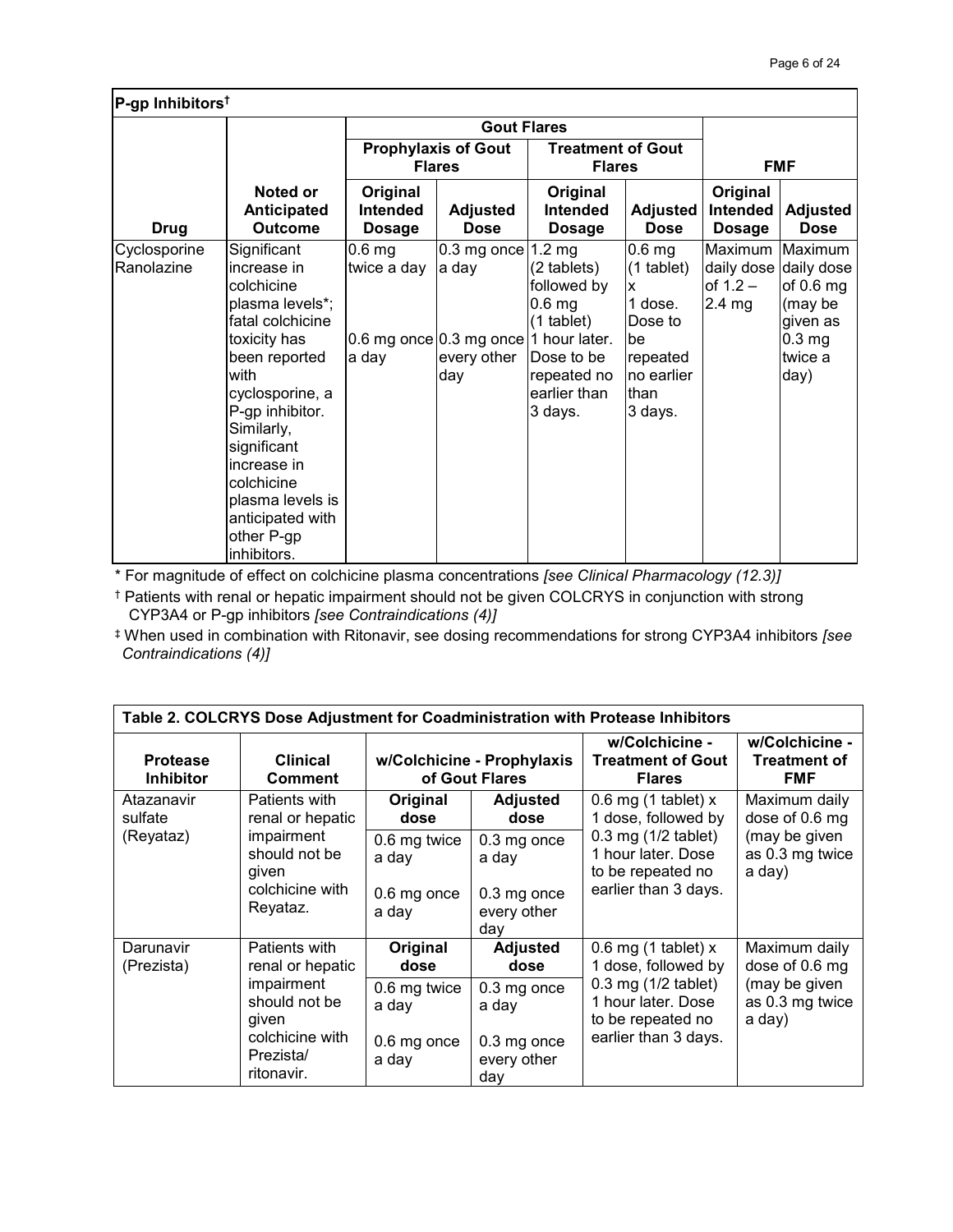| Fosamprenavir<br>(Lexiva) with<br>Ritonavir | Patients with<br>renal or hepatic<br>impairment<br>should not be<br>given<br>colchicine with<br>Lexiva/ritonavir.       | Original<br>dose<br>0.6 mg twice<br>a day<br>0.6 mg once<br>a day | <b>Adjusted</b><br>dose<br>$0.3$ mg once<br>a day<br>0.3 mg once<br>every other<br>day              | $0.6$ mg (1 tablet) x<br>1 dose, followed by<br>0.3 mg (1/2 tablet)<br>1 hour later. Dose<br>to be repeated no<br>earlier than 3 days.     | Maximum daily<br>dose of 0.6 mg<br>(may be given<br>as 0.3 mg twice<br>a day) |
|---------------------------------------------|-------------------------------------------------------------------------------------------------------------------------|-------------------------------------------------------------------|-----------------------------------------------------------------------------------------------------|--------------------------------------------------------------------------------------------------------------------------------------------|-------------------------------------------------------------------------------|
| Fosamprenavir<br>(Lexiva)                   | Patients with<br>renal or hepatic<br>impairment<br>should not be<br>given<br>colchicine with<br>Lexiva/ritonavir.       | Original<br>dose<br>0.6 mg twice<br>a day<br>0.6 mg once<br>a day | <b>Adjusted</b><br>dose<br>0.3 mg twice<br>a day or 0.6<br>mg<br>once a day<br>0.3 mg once<br>a day | 1.2 mg $(2$ tablets) $x$<br>1 dose. Dose to be<br>repeated no earlier<br>than 3 days.                                                      | Maximum daily<br>dose of 1.2 mg<br>(may be given<br>as 0.6 mg twice<br>a day) |
| Indinavir<br>(Crixivan)                     | Patients with<br>renal or hepatic<br>impairment<br>should not be<br>given<br>colchicine with<br>Crixivan.               | Original<br>dose<br>0.6 mg twice<br>a day<br>0.6 mg once<br>a day | <b>Adjusted</b><br>dose<br>0.3 mg once<br>a day<br>0.3 mg once<br>every other<br>day                | $0.6$ mg (1 tablet) x<br>1 dose, followed by<br>0.3 mg (1/2 tablet)<br>1 hour later. Dose<br>to be repeated no<br>earlier than 3 days.     | Maximum daily<br>dose of 0.6 mg<br>(may be given<br>as 0.3 mg twice<br>a day) |
| Lopinavir/<br>Ritonavir<br>(Kaletra)        | Patients with<br>renal or hepatic<br>impairment<br>should not be<br>given<br>colchicine with<br>Kaletra.                | Original<br>dose<br>0.6 mg twice<br>a day<br>0.6 mg once<br>a day | <b>Adjusted</b><br>dose<br>0.3 mg once<br>a day<br>0.3 mg once<br>every other<br>day                | $0.6$ mg (1 tablet) x<br>1 dose, followed by<br>0.3 mg (1/2 tablet)<br>1 hour later. Dose<br>to be repeated no<br>earlier than 3 days.     | Maximum daily<br>dose of 0.6 mg<br>(may be given<br>as 0.3 mg twice<br>a day) |
| Nelfinavir<br>mesylate<br>(Viracept)        | Patients with<br>renal or hepatic<br>impairment<br>should not be<br>given<br>colchicine with<br>Viracept.               | Original<br>dose<br>0.6 mg twice<br>a day<br>0.6 mg once<br>a day | <b>Adjusted</b><br>dose<br>0.3 mg once<br>a day<br>0.3 mg once<br>every other<br>day                | $0.6$ mg (1 tablet) x<br>1 dose, followed by<br>$0.3$ mg $(1/2$ tablet)<br>1 hour later. Dose<br>to be repeated no<br>earlier than 3 days. | Maximum daily<br>dose of 0.6 mg<br>(may be given<br>as 0.3 mg twice<br>a day) |
| Ritonavir<br>(Norvir)                       | Patients with<br>renal or hepatic<br>impairment<br>should not be<br>given<br>colchicine with<br>Norvir.                 | Original<br>dose<br>0.6 mg twice<br>a day<br>0.6 mg once<br>a day | <b>Adjusted</b><br>dose<br>0.3 mg once<br>a day<br>0.3 mg once<br>every other<br>day                | $0.6$ mg (1 tablet) x<br>1 dose, followed by<br>0.3 mg (1/2 tablet)<br>1 hour later. Dose<br>to be repeated no<br>earlier than 3 days.     | Maximum daily<br>dose of 0.6 mg<br>(may be given<br>as 0.3 mg twice<br>a day) |
| Saquinavir<br>mesylate<br>(Invirase)        | Patients with<br>renal or hepatic<br>impairment<br>should not be<br>given<br>colchicine with<br>Invirase/<br>ritonavir. | Original<br>dose<br>0.6 mg twice<br>a day<br>0.6 mg once<br>a day | <b>Adjusted</b><br>dose<br>0.3 mg once<br>a day<br>0.3 mg once<br>every other<br>day                | 0.6 mg (1 tablet) $x$<br>1 dose, followed by<br>0.3 mg (1/2 tablet)<br>1 hour later. Dose<br>to be repeated no<br>earlier than 3 days.     | Maximum daily<br>dose of 0.6 mg<br>(may be given<br>as 0.3 mg twice<br>a day) |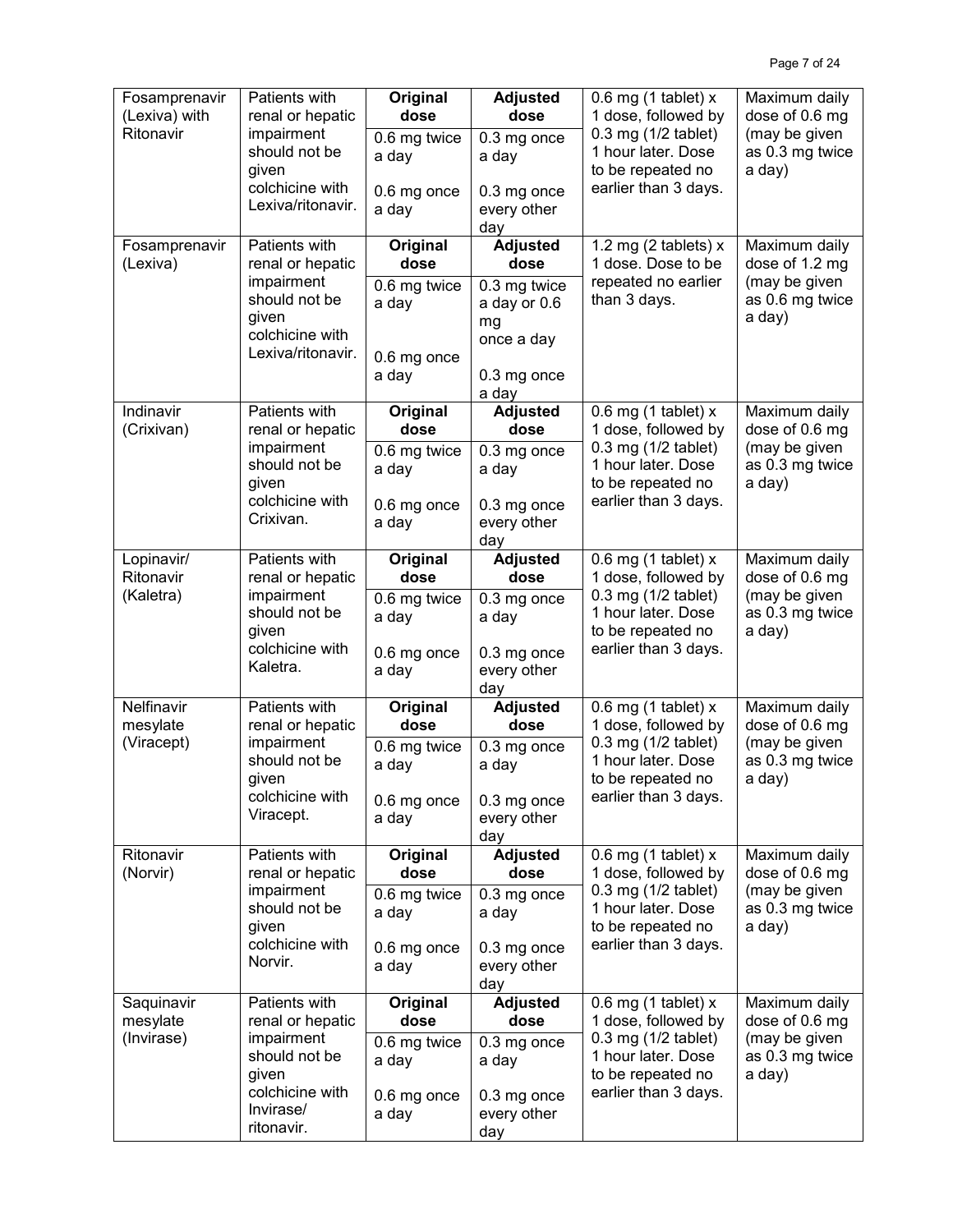| Patients with<br>Tipranavir<br>(Aptivus)<br>renal or hepatic | Original<br>dose                                                                  | <b>Adjusted</b><br>dose                       | 0.6 mg $(1$ tablet) x<br>1 dose, followed by              | Maximum daily<br>dose of 0.6 mg                                                            |                                            |
|--------------------------------------------------------------|-----------------------------------------------------------------------------------|-----------------------------------------------|-----------------------------------------------------------|--------------------------------------------------------------------------------------------|--------------------------------------------|
|                                                              | impairment<br>should not be<br>given<br>colchicine with<br>Aptivus/<br>ritonavir. | 0.6 mg twice<br>a day<br>0.6 mg once<br>a day | 0.3 mg once<br>a day<br>0.3 mg once<br>every other<br>day | $0.3$ mg $(1/2$ tablet)<br>1 hour later, Dose<br>to be repeated no<br>earlier than 3 days. | (may be given<br>as 0.3 mg twice<br>a day) |

Treatment of gout flares with COLCRYS is not recommended in patients receiving prophylactic dose of COLCRYS and CYP3A4 inhibitors.

# **2.5 Dose Modification in Renal Impairment**

Colchicine dosing must be individualized according to the patient's renal function *[see Use in Specific Populations (8.6)]*.

 $Cl<sub>cr</sub>$  in mL/minute may be estimated from serum creatinine (mg/dL) determination using the following formula:

[140-age (years) x weight (kg)]

 $Cl_{cr}$  = 72 x serum creatinine (mg/dL) x 0.85 for female patients

# Gout Flares

# *Prophylaxis of Gout Flares*

For prophylaxis of gout flares in patients with mild (estimated creatinine clearance  $\text{[Cl}_{cr}$ ) 50 to 80 mL/min) to moderate (C $l_{cr}$  30 to 50 mL/min) renal function impairment, adjustment of the recommended dose is not required, but patients should be monitored closely for adverse effects of colchicine. However, in patients with severe impairment, the starting dose should be 0.3 mg/day and any increase in dose should be done with close monitoring. For the prophylaxis of gout flares in patients undergoing dialysis, the starting doses should be 0.3 mg given twice a week with close monitoring *[see Clinical Pharmacology (12.3), Use in Specific Populations (8.6)]*.

# *Treatment of Gout Flares*

For treatment of gout flares in patients with mild (Cl $_{cr}$  50 to 80 mL/min) to moderate (Clcr 30 to 50 mL/min) renal function impairment, adjustment of the recommended dose is not required, but patients should be monitored closely for adverse effects of colchicine. However, in patients with severe impairment, while the dose does not need to be adjusted for the treatment of gout flares, a treatment course should be repeated no more than once every two weeks. For patients with gout flares requiring repeated courses, consideration should be given to alternate therapy. For patients undergoing dialysis, the total recommended dose for the treatment of gout flares should be reduced to a single dose of 0.6 mg (one tablet). For these patients, the treatment course should not be repeated more than once every two weeks *[see Clinical Pharmacology (12.3), Use in Specific Populations (8.6)]*.

Treatment of gout flares with COLCRYS is not recommended in patients with renal impairment who are receiving COLCRYS for prophylaxis.

# FMF

Caution should be taken in dosing patients with moderate and severe renal impairment and in patients undergoing dialysis. For these patients, the dosage should be reduced *[see Clinical Pharmacology (12.3)]*. Patients with mild (Cl<sub>cr</sub> 50 to 80 mL/min) and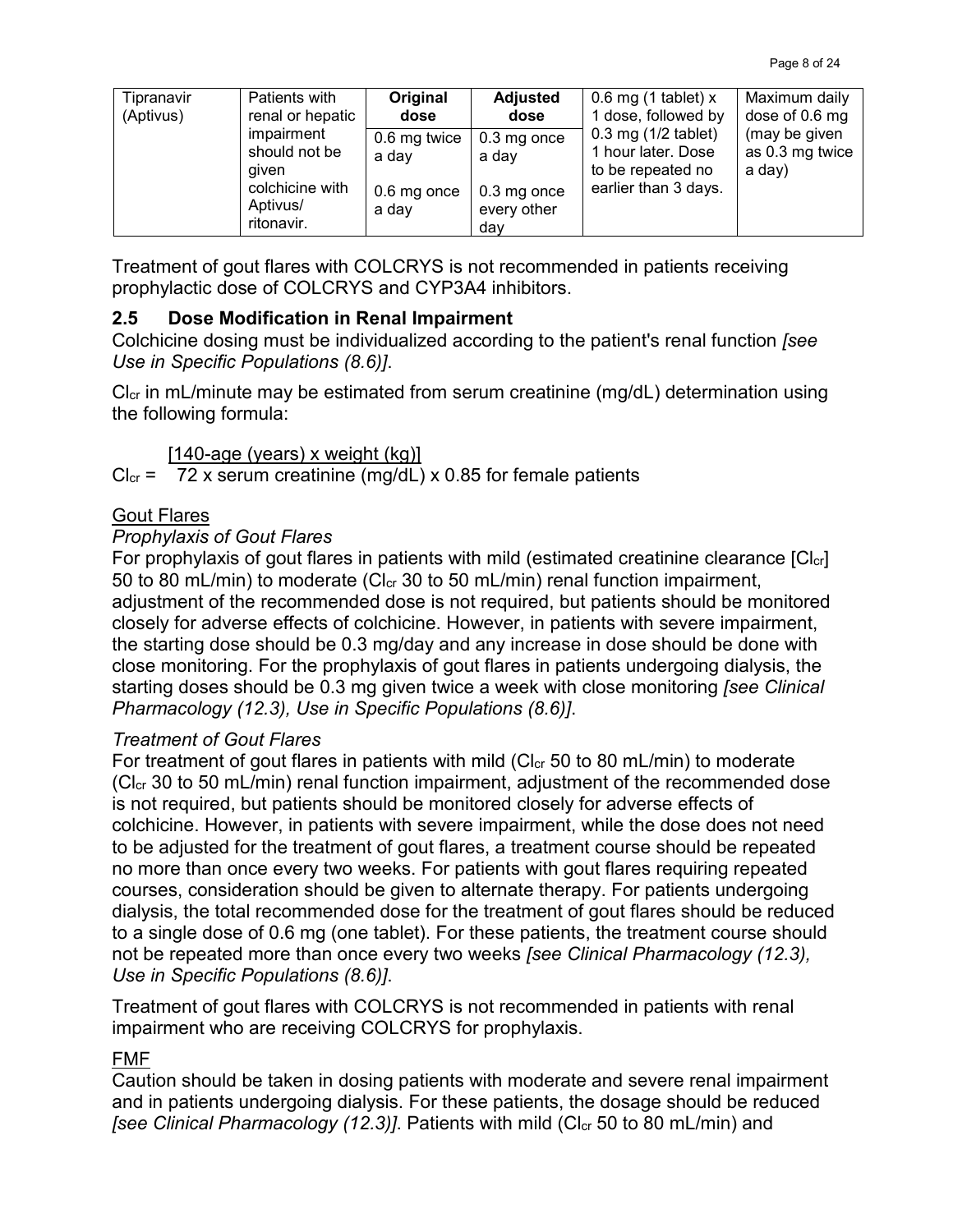moderate (Cl<sub>cr</sub> 30 to 50 mL/min) renal impairment should be monitored closely for adverse effects of COLCRYS. Dose reduction may be necessary. For patients with severe renal failure (Cl<sub>cr</sub> less than 30 mL/min), start with 0.3 mg/day; any increase in dose should be done with adequate monitoring of the patient for adverse effects of colchicine *[see Use in Specific Populations (8.6)]*. For patients undergoing dialysis, the total recommended starting dose should be 0.3 mg (half tablet) per day. Dosing can be increased with close monitoring. Any increase in dose should be done with adequate monitoring of the patient for adverse effects of colchicine *[see Clinical Pharmacology (12.3), Use in Specific Populations (8.6)]*.

# **2.6 Dose Modification in Hepatic Impairment**

# Gout Flares

# *Prophylaxis of Gout Flares*

For prophylaxis of gout flares in patients with mild to moderate hepatic function impairment, adjustment of the recommended dose is not required, but patients should be monitored closely for adverse effects of colchicine. Dose reduction should be considered for the prophylaxis of gout flares in patients with severe hepatic impairment *[see Use in Specific Populations (8.7)]*.

## *Treatment of Gout Flares*

For treatment of gout flares in patients with mild to moderate hepatic function impairment, adjustment of the recommended dose is not required, but patients should be monitored closely for adverse effects of colchicine. However, for the treatment of gout flares in patients with severe impairment, while the dose does not need to be adjusted, a treatment course should be repeated no more than once every two weeks. For these patients, requiring repeated courses for the treatment of gout flares, consideration should be given to alternate therapy *[see Use in Specific Populations (8.7)]*.

Treatment of gout flares with COLCRYS is not recommended in patients with hepatic impairment who are receiving COLCRYS for prophylaxis.

# FMF

Patients with mild to moderate hepatic impairment should be monitored closely for adverse effects of colchicine. Dose reduction should be considered in patients with severe hepatic impairment *[see Use in Specific Populations (8.7)]*.

# **3 DOSAGE FORMS AND STRENGTHS**

Tablets: 0.6 mg colchicine — purple capsule-shaped, film-coated with "AR 374" debossed on one side and scored on the other side.

# **4 CONTRAINDICATIONS**

Patients with renal or hepatic impairment should not be given COLCRYS in conjunction with P-gp or strong CYP3A4 inhibitors (this includes all protease inhibitors except fosamprenavir). In these patients, life-threatening and fatal colchicine toxicity has been reported with colchicine taken in therapeutic doses.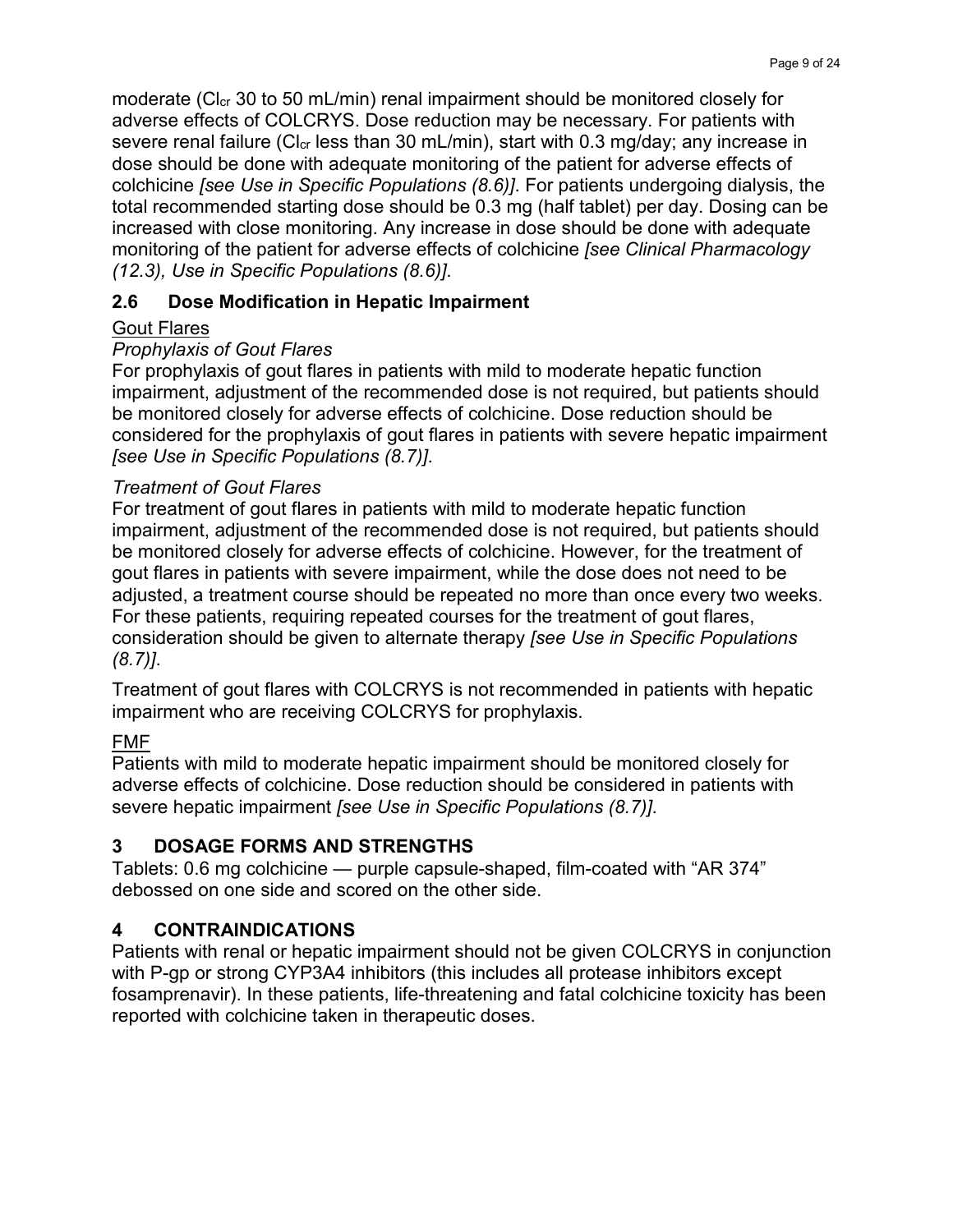# **5 WARNINGS AND PRECAUTIONS**

# **5.1 Fatal Overdose**

Fatal overdoses, both accidental and intentional, have been reported in adults and children who have ingested colchicine *[see Overdosage (10)]*. COLCRYS should be kept out of the reach of children.

# **5.2 Blood Dyscrasias**

Myelosuppression, leukopenia, granulocytopenia, thrombocytopenia, pancytopenia and aplastic anemia have been reported with colchicine used in therapeutic doses.

# **5.3 Drug Interactions**

Colchicine is a P-gp and CYP3A4 substrate. Life-threatening and fatal drug interactions have been reported in patients treated with colchicine given with P-gp and strong CYP3A4 inhibitors. If treatment with a P-gp or strong CYP3A4 inhibitor is required in patients with normal renal and hepatic function, the patient's dose of colchicine may need to be reduced or interrupted *[see Drug Interactions (7)]*. Use of COLCRYS in conjunction with P-gp or strong CYP3A4 inhibitors (this includes all protease inhibitors except fosamprenavir) is contraindicated in patients with renal or hepatic impairment *[see Contraindications (4)]*.

# **5.4 Neuromuscular Toxicity**

Colchicine-induced neuromuscular toxicity and rhabdomyolysis have been reported with chronic treatment in therapeutic doses. Patients with renal dysfunction and elderly patients, even those with normal renal and hepatic function, are at increased risk. Concomitant use of atorvastatin, simvastatin, pravastatin, fluvastatin, lovastatin, gemfibrozil, fenofibrate, fenofibric acid or benzafibrate (themselves associated with myotoxicity) or cyclosporine with COLCRYS may potentiate the development of myopathy *[see Drug Interactions (7)]*. Once colchicine is stopped, the symptoms generally resolve within one week to several months.

# **6 ADVERSE REACTIONS**

# Prophylaxis of Gout Flares

The most commonly reported adverse reaction in clinical trials of colchicine for the prophylaxis of gout was diarrhea.

# Treatment of Gout Flares

The most common adverse reactions reported in the clinical trial with COLCRYS for treatment of gout flares were diarrhea (23%) and pharyngolaryngeal pain (3%).

# FMF

Gastrointestinal tract adverse effects are the most frequent side effects in patients initiating COLCRYS, usually presenting within 24 hours, and occurring in up to 20% of patients given therapeutic doses. Typical symptoms include cramping, nausea, diarrhea, abdominal pain and vomiting. These events should be viewed as dose-limiting if severe, as they can herald the onset of more significant toxicity.

# **6.1 Clinical Trials Experience in Gout**

Because clinical studies are conducted under widely varying and controlled conditions, adverse reaction rates observed in clinical studies of a drug cannot be directly compared to rates in the clinical studies of another drug and may not predict the rates observed in a broader patient population in clinical practice.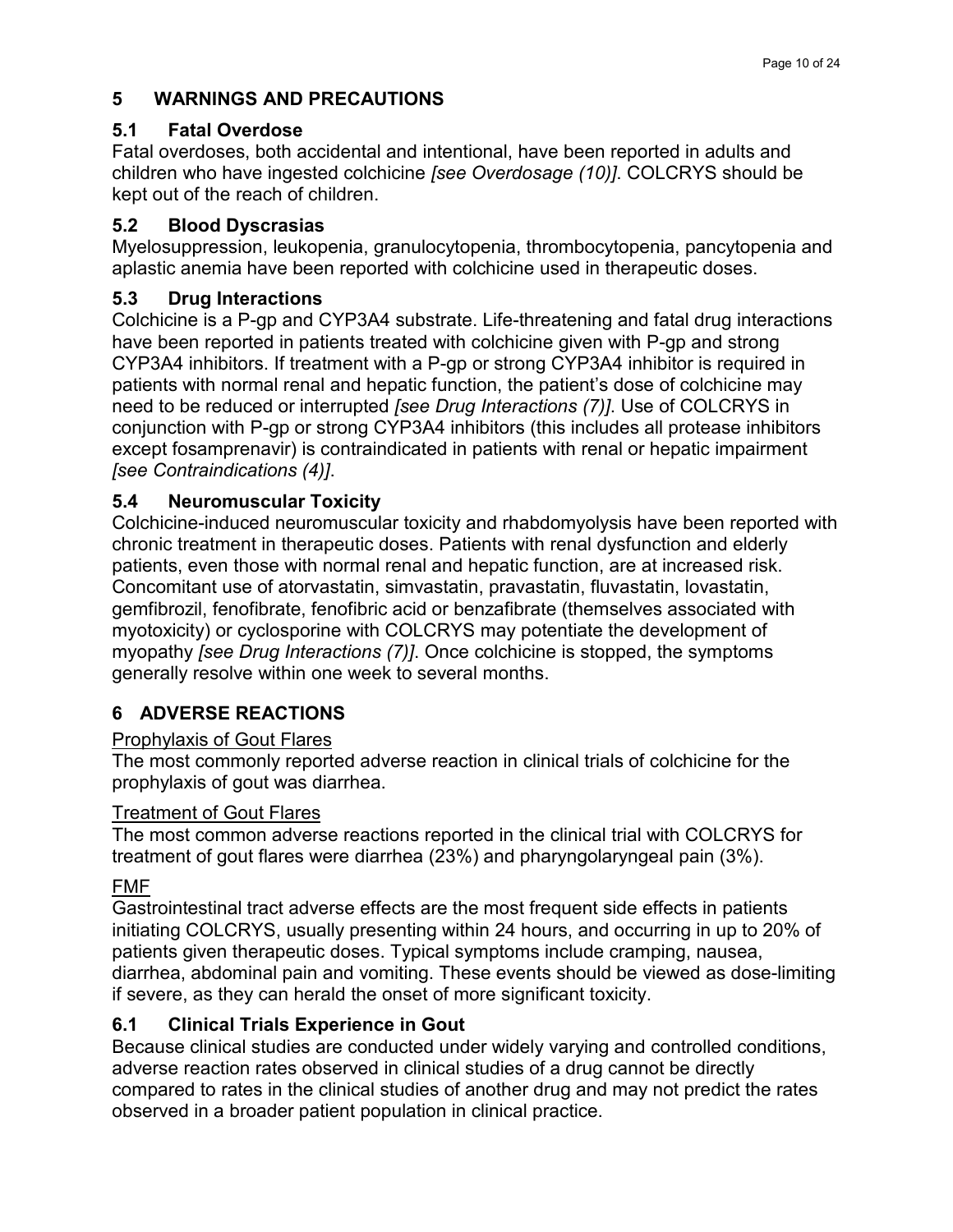In a randomized, double-blind, placebo-controlled trial in patients with a gout flare, gastrointestinal adverse reactions occurred in 26% of patients using the recommended dose (1.8 mg over one hour) of COLCRYS compared to 77% of patients taking a nonrecommended high dose (4.8 mg over six hours) of colchicine and 20% of patients taking placebo. Diarrhea was the most commonly reported drug-related gastrointestinal adverse event. As shown in *Table 3*, diarrhea is associated with COLCRYS treatment. Diarrhea was more likely to occur in patients taking the high-dose regimen than the lowdose regimen. Severe diarrhea occurred in 19% and vomiting occurred in 17% of patients taking the nonrecommended high-dose colchicine regimen but did not occur in the recommended low-dose COLCRYS regimen.

| Table 3. Number (%) of Patients with at Least One Drug-Related Treatment-Emergent Adverse<br>Event with an Incidence of ≥2% of Patients in Any Treatment Group |                          |                     |                     |  |  |
|----------------------------------------------------------------------------------------------------------------------------------------------------------------|--------------------------|---------------------|---------------------|--|--|
|                                                                                                                                                                |                          | <b>COLCRYS Dose</b> | <b>Placebo</b>      |  |  |
| <b>MedDRA System Organ Class</b><br><b>MedDRA Preferred Term</b>                                                                                               | High $(N=52)$<br>$n$ (%) | Low (N=74)<br>n (%) | $(N=59)$<br>$n$ (%) |  |  |
| Number of Patients with at Least One Drug-Related TEAE                                                                                                         | 40 (77)                  | 27 (37)             | 16(27)              |  |  |
| <b>Gastrointestinal Disorders</b>                                                                                                                              | 40 (77)                  | 19 (26)             | 12(20)              |  |  |
| Diarrhea                                                                                                                                                       | 40 (77)                  | 17(23)              | 8(14)               |  |  |
| <b>Nausea</b>                                                                                                                                                  | 9(17)                    | 3(4)                | 3(5)                |  |  |
| Vomiting                                                                                                                                                       | 9(17)                    | $\mathbf{0}$        | $\mathbf{0}$        |  |  |
| <b>Abdominal Discomfort</b>                                                                                                                                    | $\mathbf{0}$             | $\mathbf{0}$        | 2(3)                |  |  |
| <b>General Disorders and Administration Site Conditions</b>                                                                                                    | 4(8)                     | 1(1)                | 1(2)                |  |  |
| Fatigue                                                                                                                                                        | 2(4)                     | 1(1)                | 1(2)                |  |  |
| <b>Metabolic and Nutrition Disorders</b>                                                                                                                       | 0                        | 3(4)                | 2(3)                |  |  |
| Gout                                                                                                                                                           | 0                        | 3(4)                | 1(2)                |  |  |
| Nervous System Disorders                                                                                                                                       | 1(2)                     | 1(1.4)              | 2(3)                |  |  |
| Headache                                                                                                                                                       | 1(2)                     | 1(1)                | 2(3)                |  |  |
| <b>Respiratory Thoracic Mediastinal Disorders</b>                                                                                                              | 1(2)                     | 2(3)                | 0                   |  |  |
| Pharyngolaryngeal Pain                                                                                                                                         | 1(2)                     | 2(3)                | $\mathbf{0}$        |  |  |

# **6.2 Postmarketing Experience**

Serious toxic manifestations associated with colchicine include myelosuppression, disseminated intravascular coagulation and injury to cells in the renal, hepatic, circulatory and central nervous systems. These most often occur with excessive accumulation or overdosage *[see Overdosage (10)]*.

The following adverse reactions have been identified with colchicine. These have been generally reversible upon temporarily interrupting treatment or lowering the dose of colchicine. Because these reactions are reported voluntarily from a population of uncertain size, it is not always possible to reliably estimate their frequency or establish a causal relationship to drug exposure.

*Neurological:* sensory motor neuropathy

*Dermatological:* alopecia, maculopapular rash, purpura, rash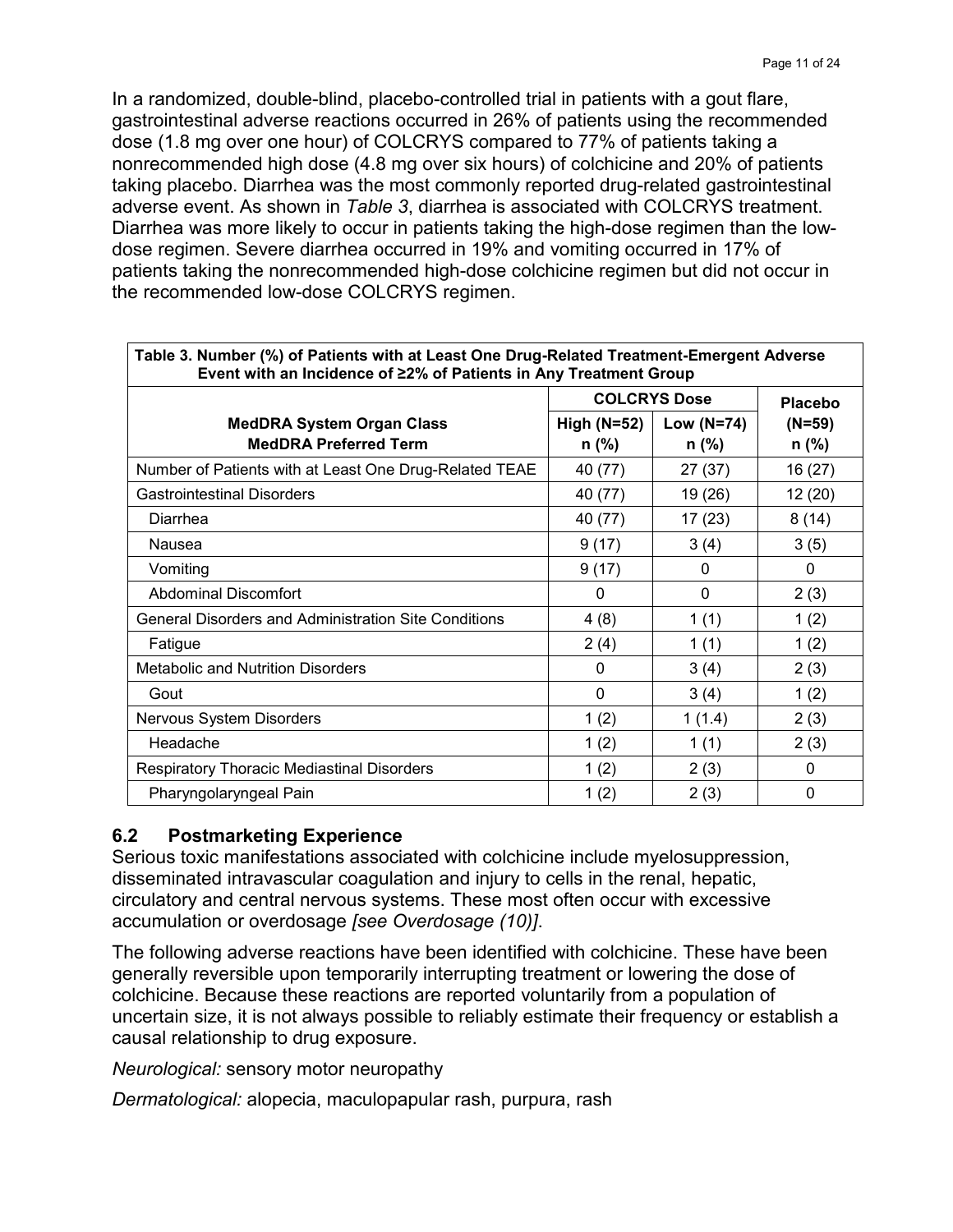*Digestive:* abdominal cramping, abdominal pain, diarrhea, lactose intolerance, nausea, vomiting

*Hematological:* leukopenia, granulocytopenia, thrombocytopenia, pancytopenia, aplastic anemia

*Hepatobiliary:* elevated AST, elevated ALT

*Musculoskeletal:* myopathy, elevated CPK, myotonia, muscle weakness, muscle pain, rhabdomyolysis

*Reproductive:* azoospermia, oligospermia

#### **7 DRUG INTERACTIONS**

COLCRYS (colchicine) is a substrate of the efflux transporter P-glycoprotein (P-gp). Of the cytochrome P450 enzymes tested, CYP3A4 was mainly involved in the metabolism of colchicine. If COLCRYS is administered with drugs that inhibit P-gp, most of which also inhibit CYP3A4, increased concentrations of colchicine are likely. Fatal drug interactions have been reported.

Physicians should ensure that patients are suitable candidates for treatment with COLCRYS and remain alert for signs and symptoms of toxicities related to increased colchicine exposure as a result of a drug interaction. Signs and symptoms of COLCRYS toxicity should be evaluated promptly and, if toxicity is suspected, COLCRYS should be discontinued immediately.

*Table 4* provides recommendations as a result of other potentially significant drug interactions. *Table 1* provides recommendations for strong and moderate CYP3A4 inhibitors and P-gp inhibitors.

| Table 4. Other Potentially Significant Drug Interactions                                                          |                                                                                                                                                                      |                                                                                                                                                         |  |  |
|-------------------------------------------------------------------------------------------------------------------|----------------------------------------------------------------------------------------------------------------------------------------------------------------------|---------------------------------------------------------------------------------------------------------------------------------------------------------|--|--|
| <b>Concomitant Drug Class or</b><br>Food                                                                          | <b>Noted or Anticipated</b><br><b>Outcome</b>                                                                                                                        | <b>Clinical Comment</b>                                                                                                                                 |  |  |
| <b>HMG-Co A Reductase</b><br>Inhibitors:<br>atorvastatin, fluvastatin,<br>lovastatin, pravastatin,<br>simvastatin | Pharmacokinetic and/or<br>pharmacodynamic<br>interaction: the addition of<br>one drug to a stable long-<br>term regimen of the other has<br>resulted in myopathy and | Weigh the potential<br>benefits and risks and<br>carefully monitor patients<br>for any signs or symptoms<br>of muscle pain,<br>tenderness, or weakness, |  |  |
| <b>Other Lipid-Lowering Drugs:</b><br>fibrates, gemfibrozil                                                       | rhabdomyolysis (including a<br>fatality)                                                                                                                             | particularly during initial<br>therapy; monitoring CPK                                                                                                  |  |  |
| <b>Digitalis Glycosides:</b><br>digoxin                                                                           | P-gp substrate;<br>rhabdomyolysis has been<br>reported                                                                                                               | (creatine phosphokinase)<br>will not necessarily prevent<br>the occurrence of severe<br>myopathy.                                                       |  |  |

#### **8 USE IN SPECIFIC POPULATIONS**

#### **8.1 Pregnancy**

#### Risk Summary

Available data from published literature on colchicine use in pregnancy over several decades have not identified any drug associated risks for major birth defects, miscarriage, or adverse maternal or fetal outcomes *(see Data).* Colchicine crosses the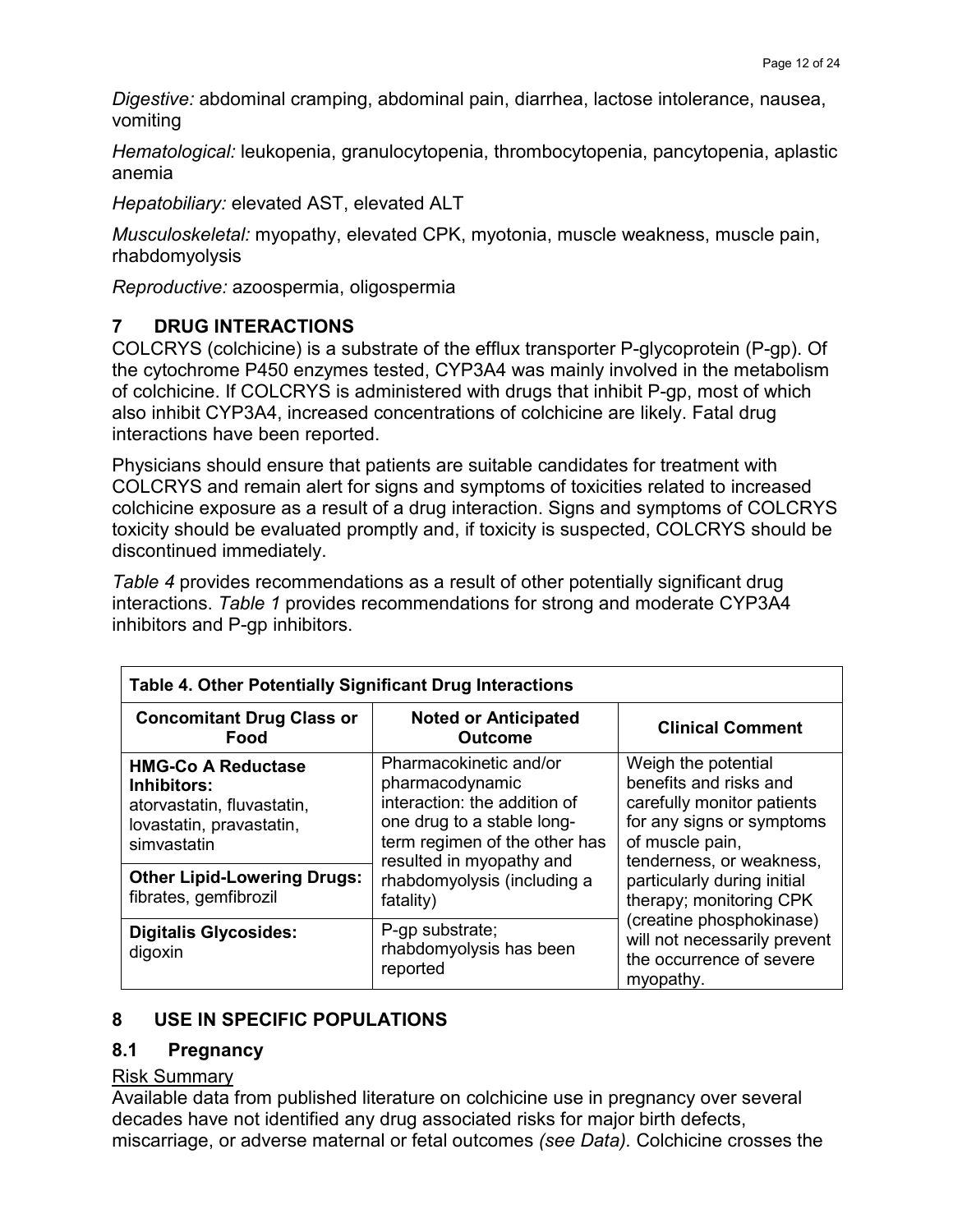human placenta. Although animal reproductive and developmental studies were not conducted with COLCRYS (colchicine), published animal reproduction and development studies indicate that colchicine causes embryofetal toxicity, teratogenicity and altered postnatal development at exposures within or above the clinical therapeutic range.

The estimated background risk of major birth defects and miscarriage for the indicated population is unknown. All pregnancies have a background risk of birth defect, loss, or other adverse outcomes. In the U.S. general population, the estimated background risk of major birth defects and miscarriage in clinically recognized pregnancies is 2 to 4% and 15 to 20%, respectively.

# Data

#### *Human Data*

Available data from published observational studies, case series, and case reports over several decades do not suggest an increased risk for major birth defects or miscarriage in pregnant women with rheumatic diseases (such as rheumatoid arthritis, Behcet's disease, or familial Mediterranean fever (FMF) treated with colchicine at therapeutic doses during pregnancy. Limitations of these data include the lack of randomization and inability to control for confounders such as underlying maternal disease and maternal use of concomitant medications.

# **8.2 Lactation**

#### Risk Summary

Colchicine is present in human milk *(see Data)*. Adverse events in breastfed infants have not been reported in the published literature after administration of colchicine to lactating women. There are no data on the effects of colchicine on milk production. The developmental and health benefits of breastfeeding should be considered along with the mother's clinical need for COLCRYS and any potential adverse effects on the breastfed child from COLCRYS or from the underlying maternal condition.

#### Data

Limited published data from case reports and a small lactation study demonstrate that colchicine is present in breastmilk. A systematic review of literature reported no adverse effects in 149 breastfed children. In a prospective observational cohort study, no gastrointestinal or other symptoms were reported in 38 colchicine-exposed breastfed infants.

# **8.3 Females and Males of Reproductive Potential**

#### Infertility

Case reports and epidemiology studies in human male subjects on colchicine therapy indicated that infertility from colchicine is rare and may be reversible. A case report indicated that azoospermia was reversed when therapy was stopped. Case reports and epidemiology studies in female subjects on colchicine therapy have not established a clear relationship between colchicine use and female infertility. However, since the progression of FMF without treatment may result in infertility, the use of colchicine needs to be weighed against the potential risks *[see Nonclinical Toxicology (13.1)]*.

# **8.4 Pediatric Use**

The safety and efficacy of colchicine in children of all ages with FMF has been evaluated in uncontrolled studies. There does not appear to be an adverse effect on growth in children with FMF treated long-term with colchicine.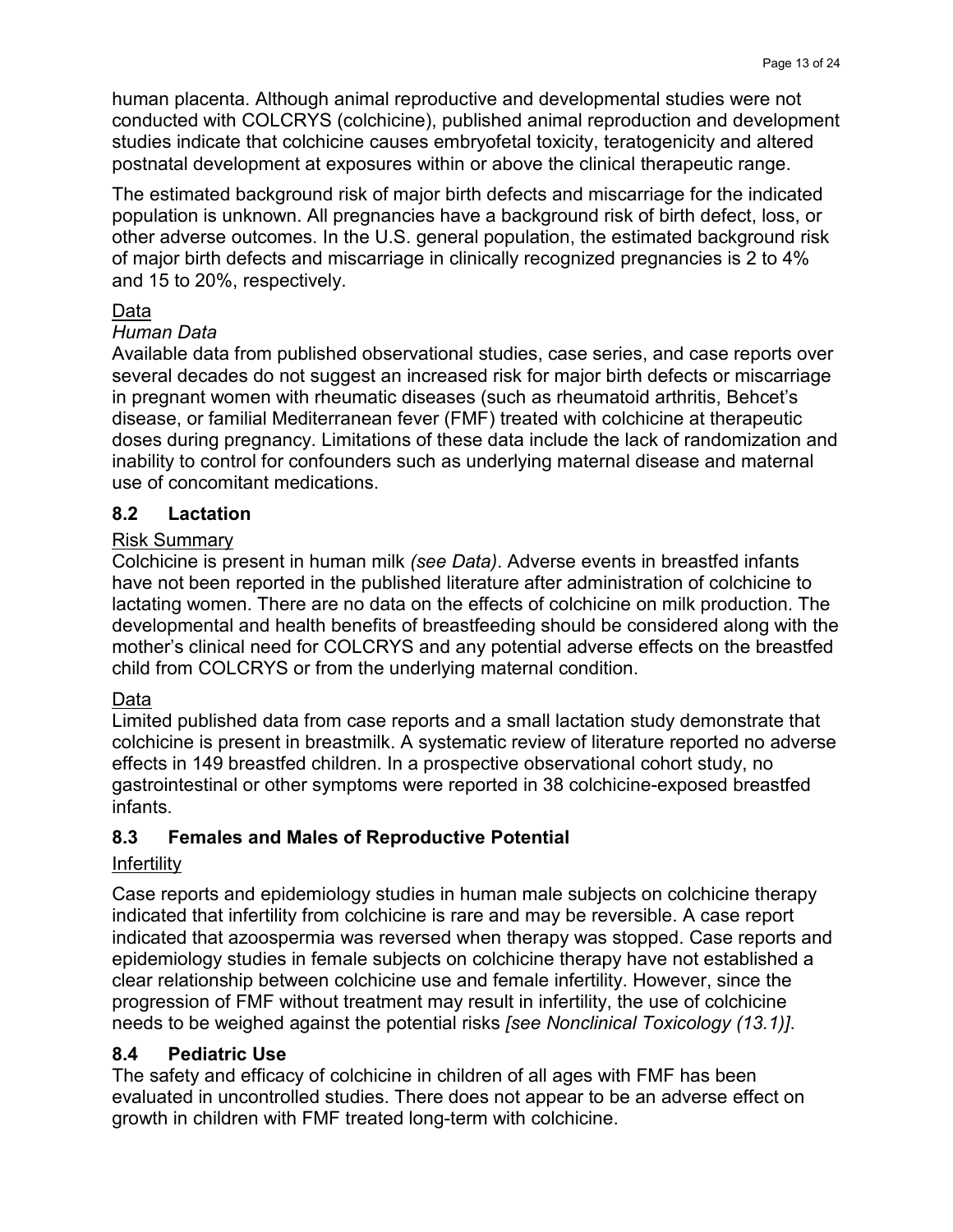Safety and effectiveness of colchicine in pediatric patients with gout has not been established.

# **8.5 Geriatric Use**

Clinical studies with colchicine for prophylaxis and treatment of gout flares and for treatment of FMF did not include sufficient numbers of patients aged 65 years and older to determine whether they respond differently from younger patients. In general, dose selection for an elderly patient with gout should be cautious, reflecting the greater frequency of decreased renal function, concomitant disease or other drug therapy *[see Dosage and Administration (2.4), Clinical Pharmacology (12.3)]*.

# **8.6 Renal Impairment**

Colchicine is significantly excreted in urine in healthy subjects. Clearance of colchicine is decreased in patients with impaired renal function. Total body clearance of colchicine was reduced by 75% in patients with end-stage renal disease undergoing dialysis.

# Prophylaxis of Gout Flares

For prophylaxis of gout flares in patients with mild (estimated creatinine clearance Cl<sub>cr</sub> 50 to 80 mL/min) to moderate (Cl<sub>cr</sub> 30 to 50 mL/min) renal function impairment, adjustment of the recommended dose is not required, but patients should be monitored closely for adverse effects of colchicine. However, in patients with severe impairment, the starting dose should be 0.3 mg per day and any increase in dose should be done with close monitoring. For the prophylaxis of gout flares in patients undergoing dialysis, the starting doses should be 0.3 mg given twice a week with close monitoring *[see Dosage and Administration (2.5)]*.

# Treatment of Gout Flares

For treatment of gout flares in patients with mild (Cl $_{cr}$  50 to 80 mL/min) to moderate  $(Cl<sub>cr</sub> 30$  to 50 mL/min) renal function impairment, adjustment of the recommended dose is not required, but patients should be monitored closely for adverse effects of COLCRYS. However, in patients with severe impairment, while the dose does not need to be adjusted for the treatment of gout flares, a treatment course should be repeated no more than once every two weeks. For patients with gout flares requiring repeated courses, consideration should be given to alternate therapy. For patients undergoing dialysis, the total recommended dose for the treatment of gout flares should be reduced to a single dose of 0.6 mg (one tablet). For these patients, the treatment course should not be repeated more than once every two weeks *[see Dosage and Administration (2.5)]*.

# FMF

Although pharmacokinetics of colchicine in patients with mild (Cl<sub>cr</sub> 50 to 80 mL/min) and moderate (Cl<sub>cr</sub> 30 to 50 mL/min) renal impairment is not known, these patients should be monitored closely for adverse effects of colchicine. Dose reduction may be necessary. In patients with severe renal failure (Cl<sub>cr</sub> less than 30 mL/min) and end-stage renal disease requiring dialysis, COLCRYS may be started at the dose of 0.3 mg/day. Any increase in dose should be done with adequate monitoring of the patient for adverse effects of COLCRYS *[see Clinical Pharmacology (12.3), Dosage and Administration (2.5)]*.

# **8.7 Hepatic Impairment**

The clearance of colchicine may be significantly reduced and plasma half-life prolonged in patients with chronic hepatic impairment compared to healthy subjects *[see Clinical Pharmacology (12.3)]*.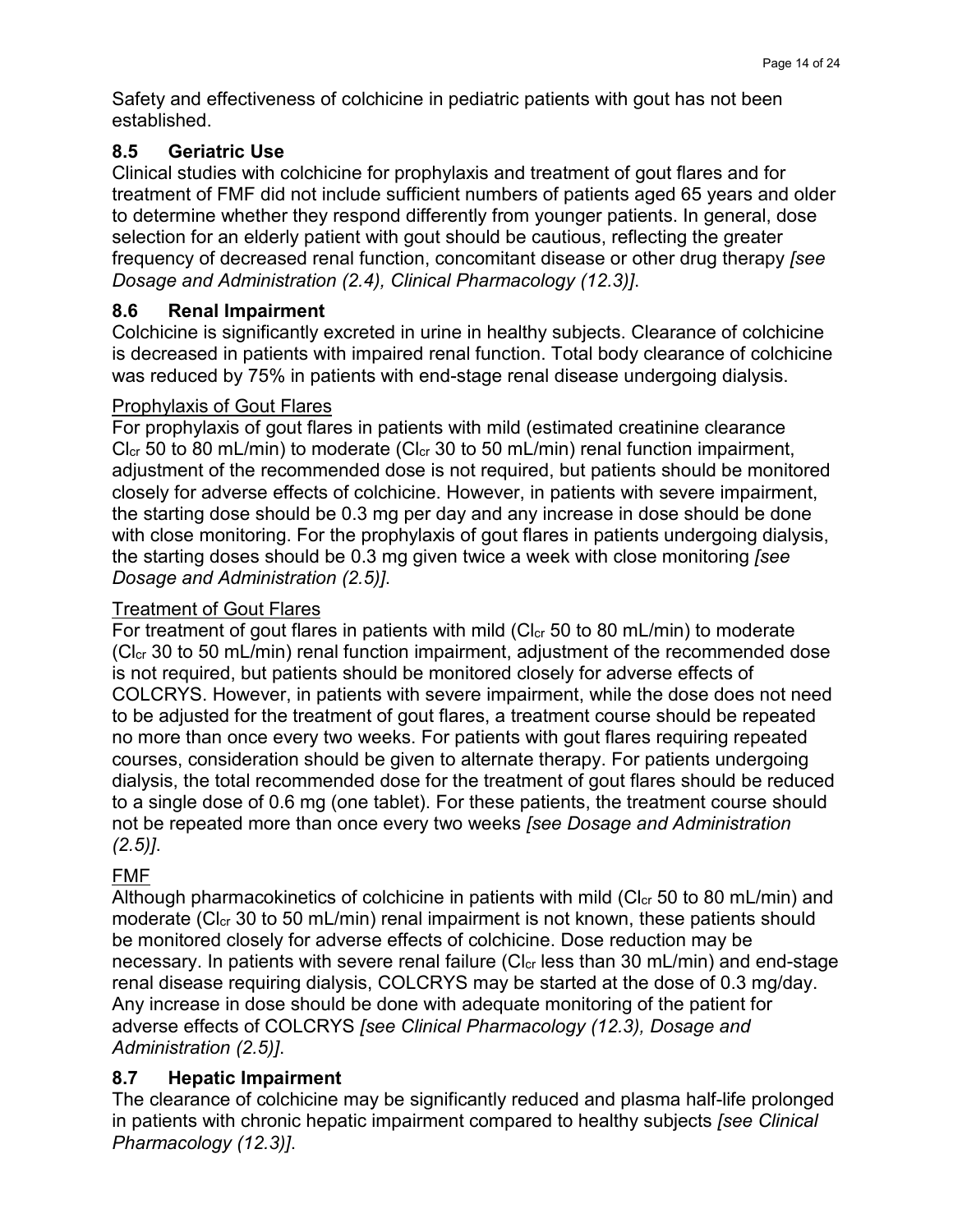#### Prophylaxis of Gout Flares

For prophylaxis of gout flares in patients with mild to moderate hepatic function impairment, adjustment of the recommended dose is not required, but patients should be monitored closely for adverse effects of colchicine. Dose reduction should be considered for the prophylaxis of gout flares in patients with severe hepatic impairment *[see Dosage and Administration (2.6)]*.

#### Treatment of Gout Flares

For treatment of gout flares in patients with mild to moderate hepatic function impairment, adjustment of the recommended COLCRYS dose is not required, but patients should be monitored closely for adverse effects of COLCRYS. However, for the treatment of gout flares in patients with severe impairment, while the dose does not need to be adjusted, the treatment course should be repeated no more than once every two weeks. For these patients, requiring repeated courses for the treatment of gout flares, consideration should be given to alternate therapy *[see Dosage and Administration (2.6)]*.

#### FMF

In patients with severe hepatic disease, dose reduction should be considered with careful monitoring *[see Clinical Pharmacology (12.3), Dosage and Administration (2.6)]*.

## **9 DRUG ABUSE AND DEPENDENCE**

Tolerance, abuse or dependence with colchicine has not been reported.

## **10 OVERDOSAGE**

The exact dose of colchicine that produces significant toxicity is unknown. Fatalities have occurred after ingestion of a dose as low as 7 mg over a four day period, while other patients have survived after ingesting more than 60 mg. A review of 150 patients who overdosed on colchicine found that those who ingested less than 0.5 mg/kg survived and tended to have milder toxicities such as gastrointestinal symptoms, whereas those who took 0.5 to 0.8 mg/kg had more severe reactions such as myelosuppression. There was 100% mortality in those who ingested more than 0.8 mg/kg.

The first stage of acute colchicine toxicity typically begins within 24 hours of ingestion and includes gastrointestinal symptoms such as abdominal pain, nausea, vomiting, diarrhea and significant fluid loss, leading to volume depletion. Peripheral leukocytosis may also be seen. Life-threatening complications occur during the second stage, which occurs 24 to 72 hours after drug administration, attributed to multiorgan failure and its consequences. Death is usually a result of respiratory depression and cardiovascular collapse. If the patient survives, recovery of multiorgan injury may be accompanied by rebound leukocytosis and alopecia starting about one week after the initial ingestion.

Treatment of colchicine poisoning should begin with gastric lavage and measures to prevent shock. Otherwise, treatment is symptomatic and supportive. No specific antidote is known. Colchicine is not effectively removed by dialysis *[see Clinical Pharmacology (12.3)]*.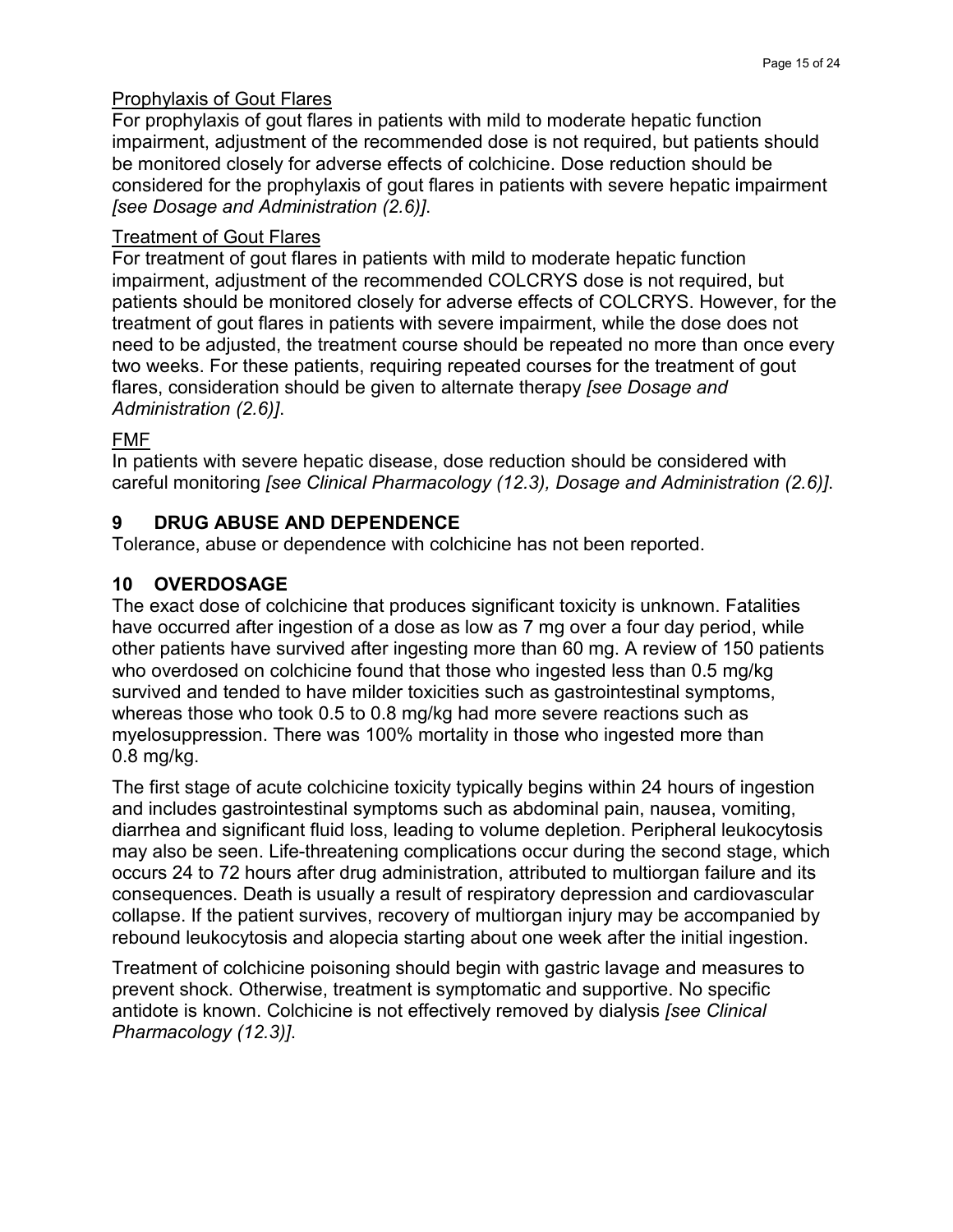## **11 DESCRIPTION**

Colchicine is an alkaloid chemically described as (S)N- (5,6,7,9-tetrahydro- 1,2,3, 10-tetramethoxy-9-oxobenzo [alpha] heptalen-7-yl) acetamide with a molecular formula of C22H25NO6 and a molecular weight of 399.4. The structural formula of colchicine is given below.



Colchicine occurs as a pale yellow powder that is soluble in water.

COLCRYS (colchicine, USP) tablets are supplied for oral administration as purple, filmcoated, capsule-shaped tablets (0.1575" x 0.3030"), debossed with "AR 374" on one side and scored on the other, containing 0.6 mg of the active ingredient colchicine USP. Inactive ingredients: carnauba wax, FD&C blue #2, FD&C red #40, hypromellose, lactose monohydrate, magnesium stearate, microcrystalline cellulose, polydextrose, polyethylene glycol, pregelatinized starch, sodium starch glycolate, titanium dioxide and triacetin.

# **12 CLINICAL PHARMACOLOGY**

## **12.1 Mechanism of Action**

The mechanism by which COLCRYS exerts its beneficial effect in patients with FMF has not been fully elucidated; however, evidence suggests that colchicine may interfere with the intracellular assembly of the inflammasome complex present in neutrophils and monocytes that mediates activation of interleukin-1β. Additionally, colchicine disrupts cytoskeletal functions through inhibition of β-tubulin polymerization into microtubules and consequently prevents the activation, degranulation and migration of neutrophils thought to mediate some gout symptoms.

#### **12.3 Pharmacokinetics**

#### Absorption

In healthy adults, COLCRYS is absorbed when given orally, reaching a mean  $C_{\text{max}}$  of 2.5 ng/mL (range 1.1 to 4.4 ng/mL) in one to two hours (range 0.5 to 3 hours) after a single dose administered under fasting conditions.

Following oral administration of COLCRYS given as 1.8 mg colchicine over one hour to healthy, young adults under fasting conditions, colchicine appears to be readily absorbed, reaching mean maximum plasma concentrations of 6.2 ng/mL at a median 1.81 hours (range: 1.0 to 2.5 hours). Following administration of the nonrecommended high-dose regimen (4.8 mg over six hours), mean maximal plasma concentrations were 6.8 ng/mL, at a median 4.47 hours (range: 3.1 to 7.5 hours).

After ten days on a regimen of 0.6 mg twice daily, peak concentrations are 3.1 to 3.6 ng/mL (range 1.6 to 6.0 ng/mL), occurring 1.3 to 1.4 hours postdose (range 0.5 to 3.0 hours). Mean pharmacokinetic parameter values in healthy adults are shown in *Table 5*.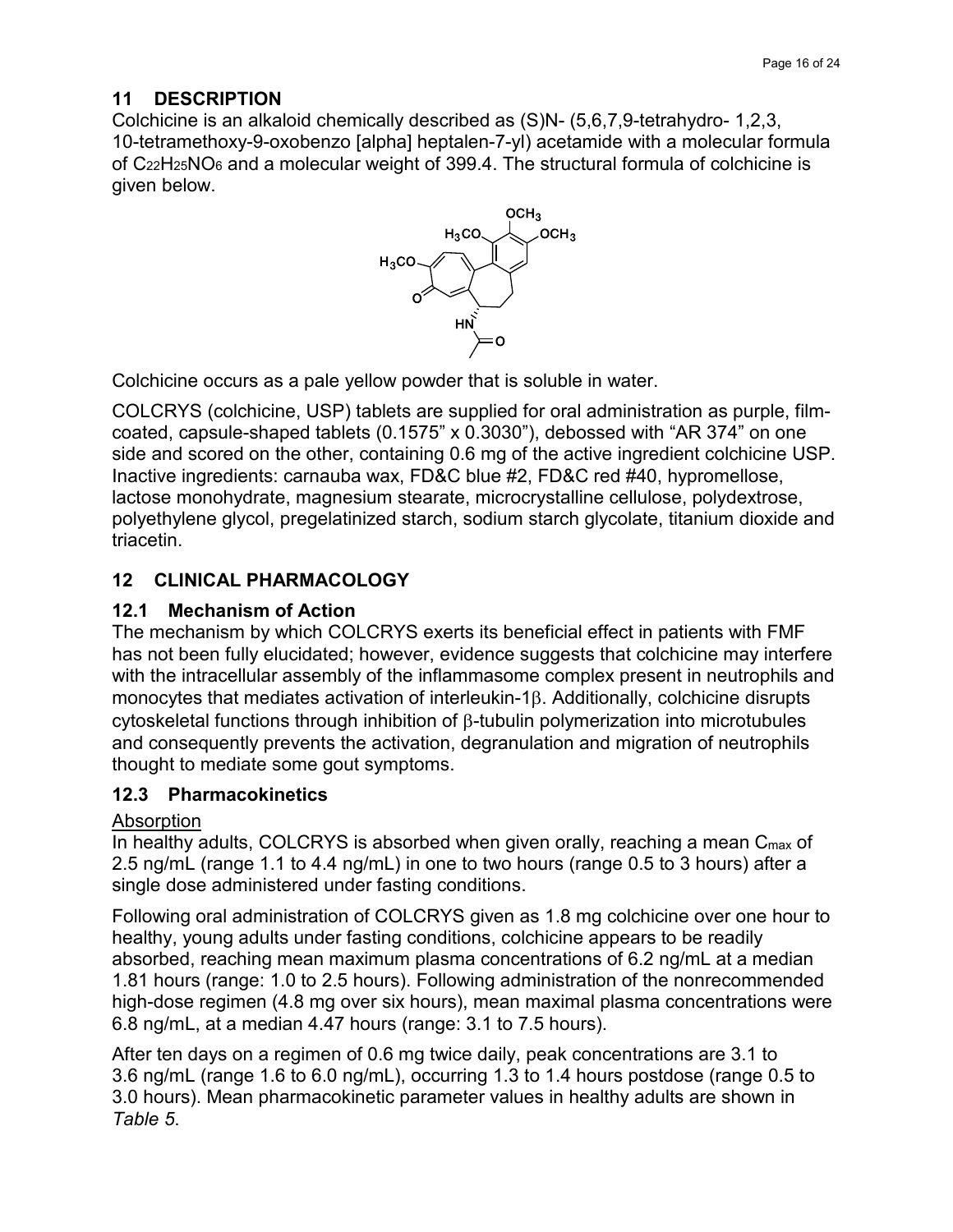| Table 5. Mean (%CV) Pharmacokinetic Parameters in Healthy<br><b>Adults Given COLCRYS</b> |                         |             |                |                  |  |  |
|------------------------------------------------------------------------------------------|-------------------------|-------------|----------------|------------------|--|--|
| $C_{\text{max}}$<br>(Colchicine ng/mL)                                                   | T <sub>max</sub><br>(h) | Vd/F<br>(L) | CL/F<br>(L/hr) | $t_{1/2}$<br>(h) |  |  |
| COLCRYS 0.6 mg Single Dose (N=13)                                                        |                         |             |                |                  |  |  |
| 2.5                                                                                      | 1.5                     | 341.5       | 54.1           |                  |  |  |
| (28.7)                                                                                   | $(1.0 - 3.0)$           | (54.4)      | (31.0)         |                  |  |  |
| COLCRYS 0.6 mg Twice Daily x 10 Days (N=13)                                              |                         |             |                |                  |  |  |
| 3.6                                                                                      | 1.3                     | 1150        | 30.3           | 26.6             |  |  |
| (23.7)                                                                                   | $(0.5-3.0)$             | (18.7)      | (19.0)         | 16.3             |  |  |

 $*$  T<sub>max</sub> mean (range)

 $CL = Doese/AUC<sub>0-t</sub> (calculated from mean values)$ 

Vd = CL/Ke (calculated from mean values)

In some subjects, secondary colchicine peaks are seen, occurring between three and 36 hours postdose and ranging from 39 to 155% of the height of the initial peak. These observations are attributed to intestinal secretion and reabsorption and/or biliary recirculation.

Absolute bioavailability is reported to be approximately 45%.

Administration of COLCRYS with food has no effect on the rate of colchicine absorption but does decrease the extent of colchicine by approximately 15%. This is without clinical significance.

#### **Distribution**

The mean apparent volume of distribution in healthy young volunteers is approximately 5 to 8 L/kg.

Colchicine binding to serum protein is low,  $39 \pm 5\%$ , primarily to albumin regardless of concentration.

Colchicine crosses the placenta (plasma levels in the fetus are reported to be approximately 15% of the maternal concentration). Colchicine also distributes into breast milk at concentrations similar to those found in the maternal serum *[see Use in Specific Populations (8.1, 8.2)]*.

#### **Metabolism**

Colchicine is demethylated to two primary metabolites, 2-O-demethylcolchicine and 3-O-demethylcolchicine (2- and 3-DMC, respectively) and one minor metabolite, 10-O-demethylcolchicine (also known as colchiceine). *In vitro* studies using human liver microsomes have shown that CYP3A4 is involved in the metabolism of colchicine to 2 and 3-DMC. Plasma levels of these metabolites are minimal (less than 5% of parent drug).

#### Elimination/Excretion

In healthy volunteers (n=12), 40 to 65% of 1 mg orally administered colchicine was recovered unchanged in urine. Enterohepatic recirculation and biliary excretion are also postulated to play a role in colchicine elimination. Following multiple oral doses (0.6 mg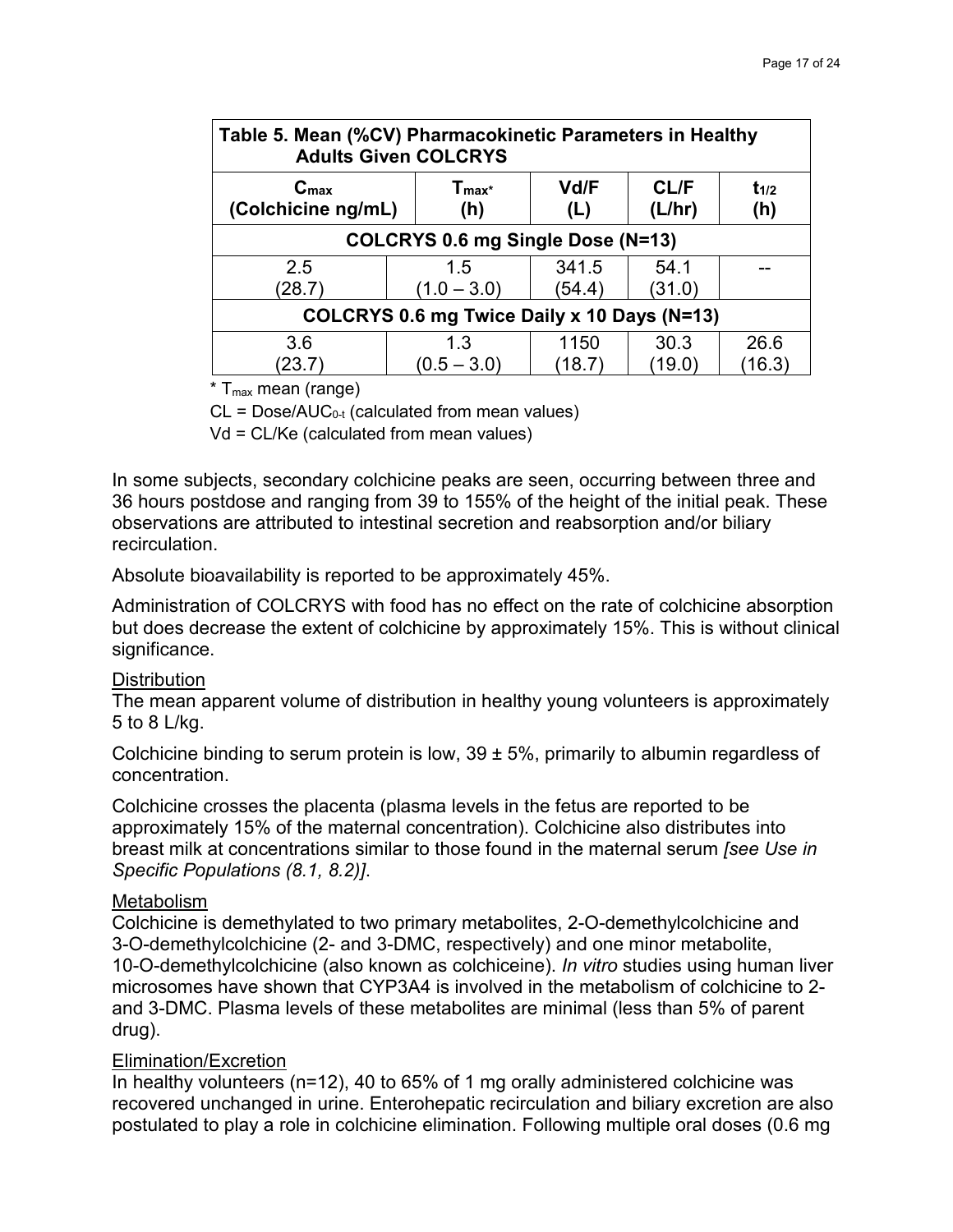twice daily), the mean elimination half-lives in young healthy volunteers (mean age 25 to 28 years of age) is 26.6 to 31.2 hours. Colchicine is a substrate of P-gp.

#### *Extracorporeal Elimination*

Colchicine is not removed by hemodialysis.

#### Special Populations

There is no difference between men and women in the pharmacokinetic disposition of colchicine.

#### *Pediatric Patients*

Pharmacokinetics of colchicine was not evaluated in pediatric patients.

#### *Elderly*

A published report described the pharmacokinetics of 1 mg oral colchicine tablet in four elderly women compared to six young healthy males. The mean age of the four elderly women was 83 years (range 75 to 93), mean weight was 47 kg (38 to 61 kg) and mean creatinine clearance was 46 mL/min (range 25 to 75 mL/min). Mean peak plasma levels and AUC of colchicine were two times higher in elderly subjects compared to young healthy males.

A pharmacokinetic study using a single oral dose of one 0.6 mg colchicine tablet was conducted in young healthy subjects (n=20) between the ages of 18 and 30 years and elderly subjects (n=18) between the ages of 60 and 70 years. Elderly subjects in this study had a median age of 62 years and a mean  $(\pm SD)$  age of 62.83  $\pm$  2.83 years. A statistically significant difference in creatinine clearance (mean ± SD) was found between the two age groups (132.56  $\pm$  23.16 mL/min for young vs 87.02  $\pm$ 17.92 mL/min for elderly subjects, respectively). The following pharmacokinetic parameter values (mean ± SD) were observed for colchicine in the young and elderly subjects, respectively:  $AUC_{0\text{-inf}}$  (ng/hr/mL) 22.39  $\pm$  6.95 and 25.01  $\pm$  6.92;  $C_{\text{max}}$  (ng/mL) 2.61  $\pm$  0.71 and 2.56  $\pm$  0.97; T<sub>max</sub> (hr) 1.38  $\pm$  0.42 and 1.25  $\pm$  0.43; apparent elimination half-life (hr) 24.92 ± 5.34 and 30.06 ± 10.78; and clearance (mL/min) 0.0321 ± 0.0091 and  $0.0292 \pm 0.0071$ .

Clinical studies with colchicine for prophylaxis and treatment of gout flares and for treatment of FMF did not include sufficient numbers of patients aged 65 years and older to determine whether they respond differently than younger patients. In general, dose selection for an elderly patient with gout should be cautious, reflecting the greater frequency of decreased renal function, concomitant disease or other drug therapy *[see Dosage and Administration (2.4), Use in Specific Populations (8.5)]*.

#### *Renal Impairment*

Pharmacokinetics of colchicine in patients with mild and moderate renal impairment is not known. A published report described the disposition of colchicine (1 mg) in young adult men and women with FMF who had normal renal function or end-stage renal disease requiring dialysis. Patients with end-stage renal disease had 75% lower colchicine clearance (0.17 vs 0.73 L/hr/kg) and prolonged plasma elimination half-life (18.8 vs 4.4 hours) as compared to subjects with FMF and normal renal function *[see Dosage and Administration (2.5), Use in Specific Populations (8.6)]*.

#### *Hepatic Impairment*

Published reports on the pharmacokinetics of IV colchicine in patients with severe chronic liver disease, as well as those with alcoholic or primary biliary cirrhosis and normal renal function suggest wide interpatient variability. In some subjects with mild to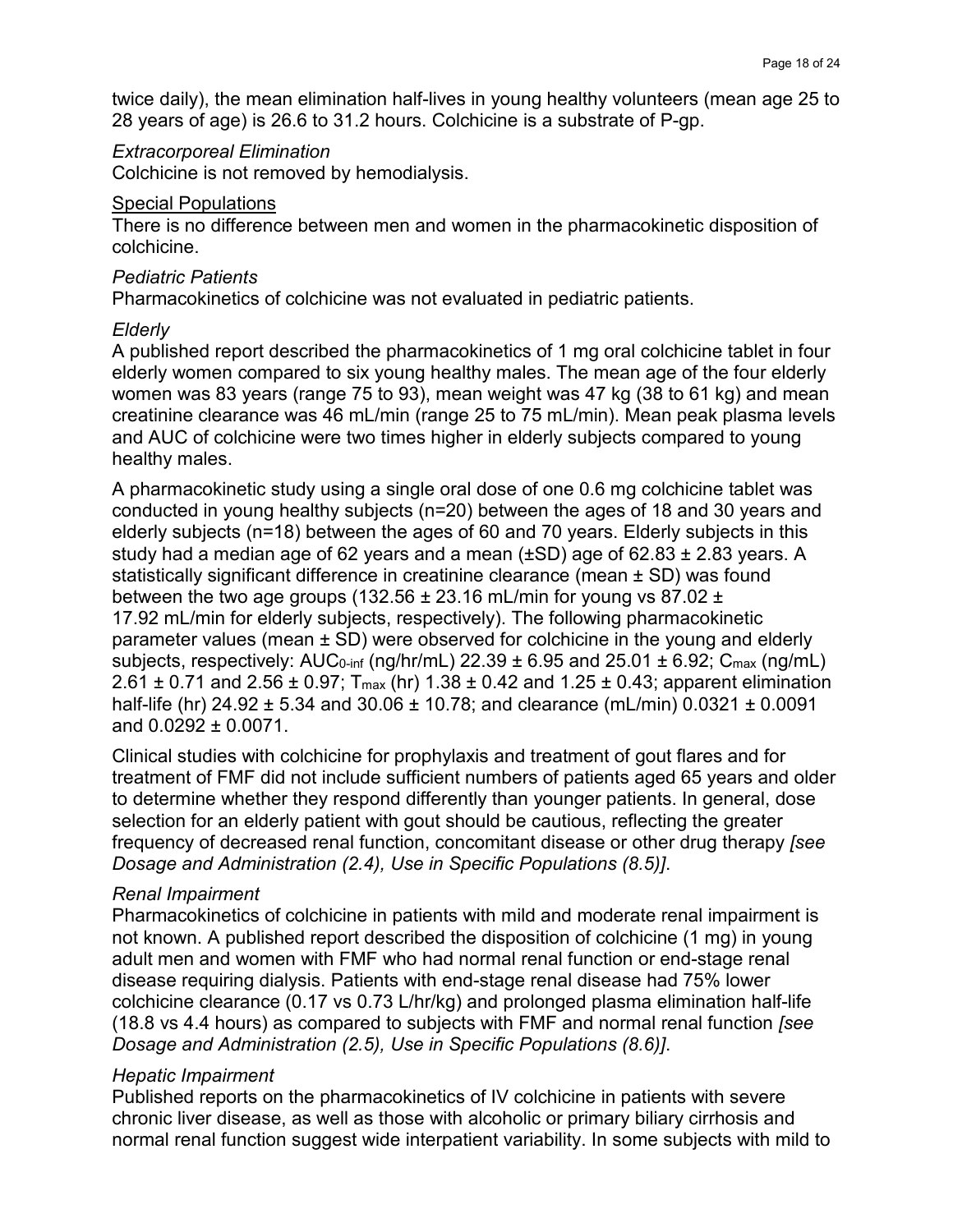moderate cirrhosis, the clearance of colchicine is significantly reduced and plasma halflife prolonged compared to healthy subjects. In subjects with primary biliary cirrhosis, no consistent trends were noted *[see Dosage and Administration (2.6), Use in Specific Populations (8.7)]*. No pharmacokinetic data are available for patients with severe hepatic impairment (Child-Pugh C).

#### Drug Interactions

#### *In Vitro Drug Interactions*

*In vitro* studies in human liver microsomes have shown that colchicine is not an inhibitor or inducer of CYP1A2, CYP2A6, CYP2B6, CYP2C8, CYP2C9, CYP2C19, CYP2D6, CYP2E1 or CYP3A4 activity.

#### *In Vivo Drug Interactions*

The effects of coadministration of other drugs with COLCRYS on C<sub>max</sub>, AUC and C<sub>min</sub> are summarized in *Table 6* (effect of other drugs on colchicine) and *Table 7* (effect of colchicine on other drugs). For information regarding clinical recommendations, see *Table 1* in Dose Modification for Coadministration of Interacting Drugs *[see Dosage and Administration (2.4)]*.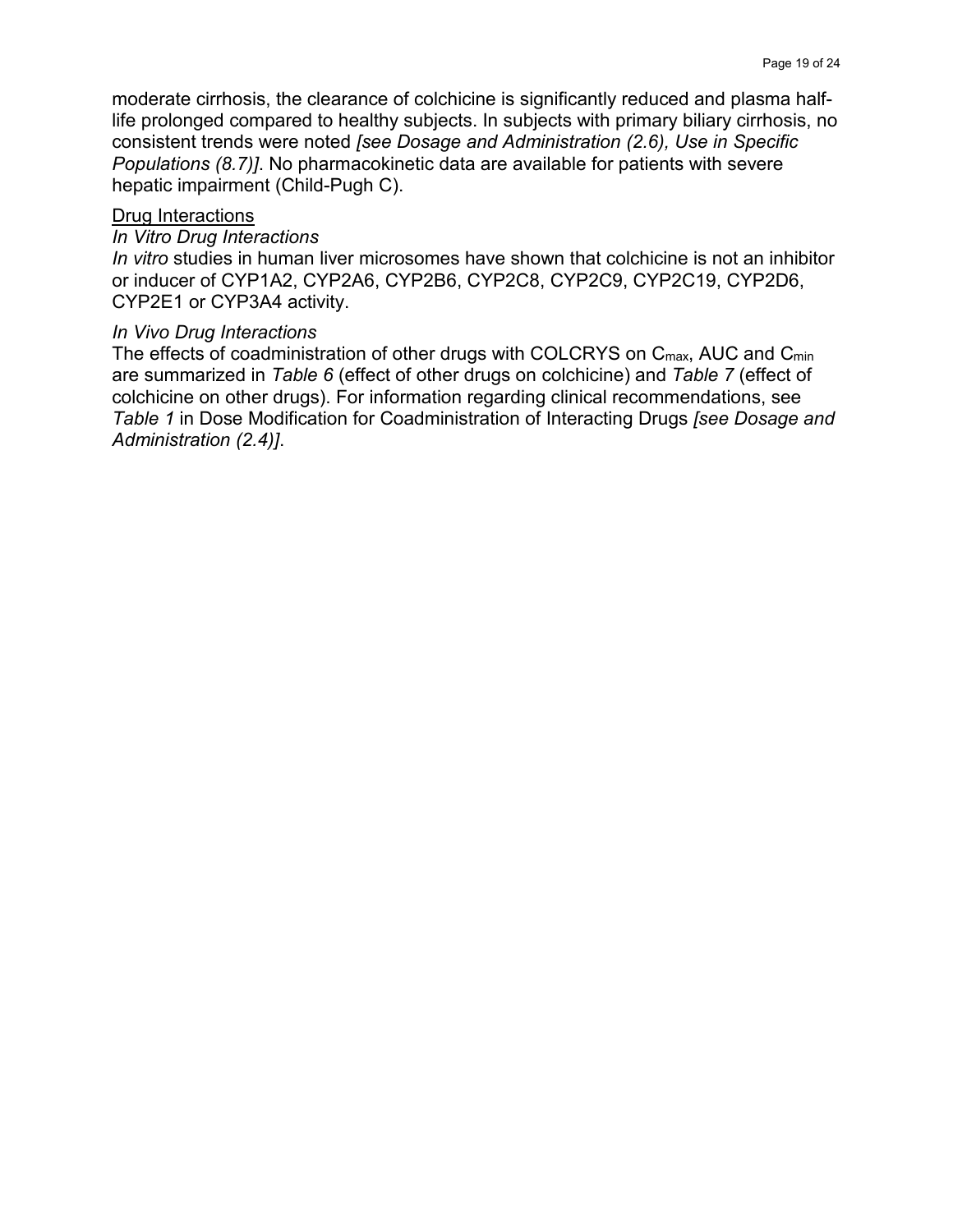| Table 6. Drug Interactions: Pharmacokinetic Parameters for COLCRYS (Colchicine, USP)<br>Tablets in the Presence of the Coadministered Drug |                                            |                                  |    |                                       |                                                                                               |  |
|--------------------------------------------------------------------------------------------------------------------------------------------|--------------------------------------------|----------------------------------|----|---------------------------------------|-----------------------------------------------------------------------------------------------|--|
| Coadministered                                                                                                                             | Dose of<br>Coadministered                  | Dose of<br><b>COLCRYS</b>        |    |                                       | % Change in Colchicine<br><b>Concentrations from</b><br><b>Baseline</b><br>(Range: Min - Max) |  |
| Drug                                                                                                                                       | Drug (mg)                                  | (mg)                             | N  | $C_{\text{max}}$                      | $AUC_{0-t}$                                                                                   |  |
| Cyclosporine                                                                                                                               | 100 mg<br>single dose                      | 0.6 <sub>mg</sub><br>single dose | 23 | 270.0<br>(62.0)<br>606.9)             | 259.0<br>(75.8 to<br>511.9)                                                                   |  |
| Clarithromycin                                                                                                                             | 250 mg twice daily,<br>7 days              | 0.6 <sub>mg</sub><br>single dose | 23 | 227.2<br>(65.7 to<br>591.1)           | 281.5<br>(88.7 to<br>851.6)                                                                   |  |
| Ketoconazole                                                                                                                               | 200 mg twice daily,<br>5 days              | 0.6 <sub>mg</sub><br>single dose | 24 | 101.7<br>(19.6)<br>219.0              | 212.2<br>(76.7 to<br>419.6)                                                                   |  |
| Ritonavir                                                                                                                                  | 100 mg twice daily,<br>5 days              | 0.6 <sub>mg</sub><br>single dose | 18 | 184.4<br>(79.2 to<br>447.4)           | 296.0<br>(53.8)<br>924.4)                                                                     |  |
| Verapamil                                                                                                                                  | 240 mg daily,<br>5 days                    | 0.6 <sub>mg</sub><br>single dose | 24 | 40.1<br>$(-47.1)$<br>149.5)           | 103.3<br>(-9.8 to 217.2)                                                                      |  |
| <b>Diltiazem</b>                                                                                                                           | 240 mg daily,<br>7 days                    | 0.6 <sub>mg</sub><br>single dose | 20 | 44.2<br>$(-46.0)$<br>318.3)           | 93.4<br>$(-30.2)$<br>338.6)                                                                   |  |
| Azithromycin                                                                                                                               | 500 mg x 1 day,<br>then<br>250 mg x 4 days | 0.6 <sub>mg</sub><br>single dose | 21 | 21.6<br>$(-41.7)$<br>222.0)           | 57.1<br>$(-24.3)$<br>241.1)                                                                   |  |
| Grapefruit juice                                                                                                                           | 240 mL twice daily,<br>4 days              | 0.6 <sub>mg</sub><br>single dose | 21 | $-2.55$<br>$(-53.4 \text{ to } 55.0)$ | $-2.36$<br>$(-46.4 \text{ to } 62.2)$                                                         |  |

Estrogen-containing oral contraceptives: In healthy female volunteers given ethinyl estradiol and norethindrone (Ortho-Novum 1/35) coadministered with COLCRYS (0.6 mg twice daily x 14 days), hormone concentrations are not affected.

In healthy volunteers given theophylline coadministered with COLCRYS (0.6 mg twice daily x 14 days), theophylline concentrations were not affected.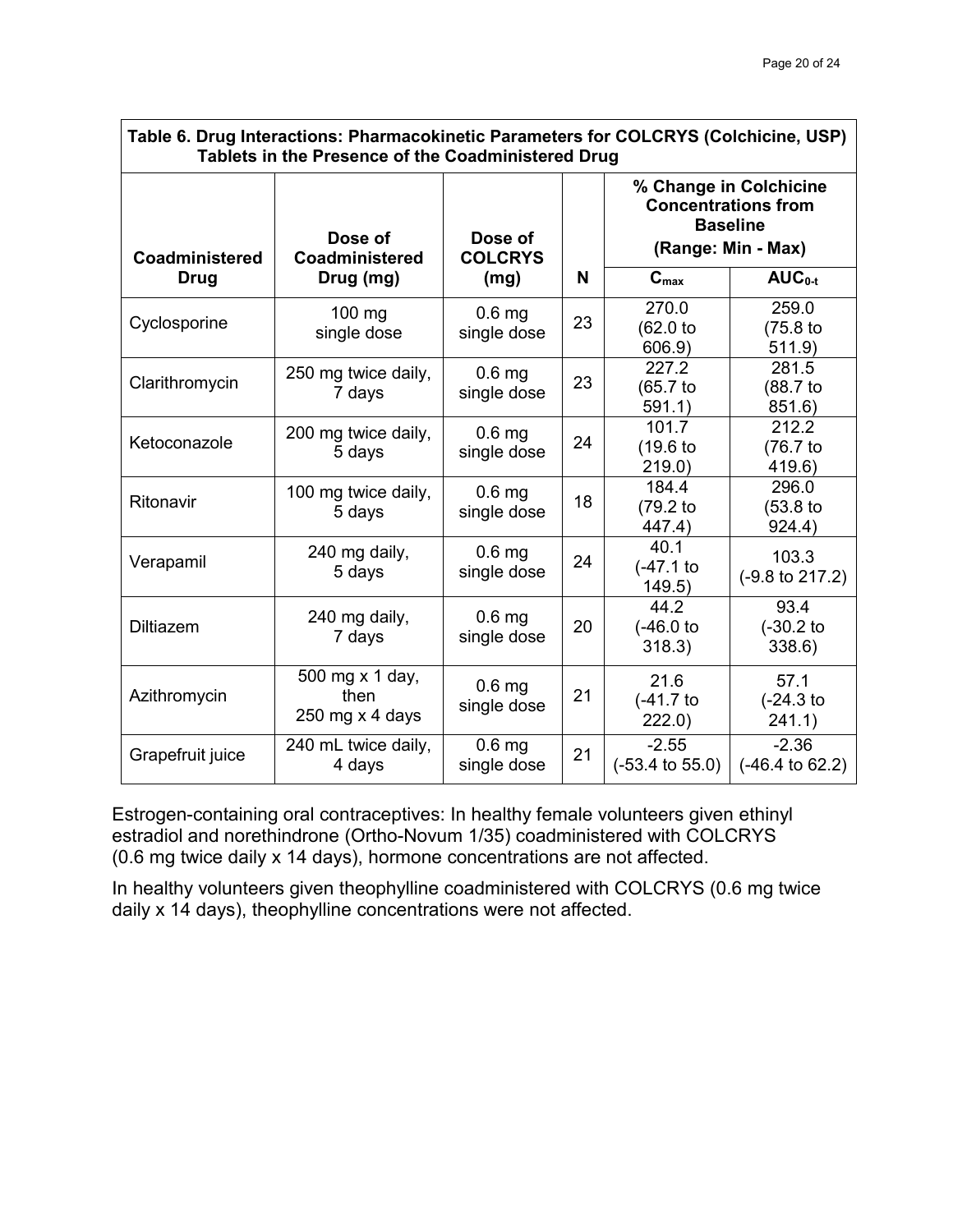|                                                   | Table 7. Drug Interactions: Pharmacokinetic Parameters for Coadministration of Drug in<br>the Presence of COLCRYS (Colchicine, USP) Tablets |                                 |       |                                      |                                                                                                           |
|---------------------------------------------------|---------------------------------------------------------------------------------------------------------------------------------------------|---------------------------------|-------|--------------------------------------|-----------------------------------------------------------------------------------------------------------|
| Coadministered                                    | Dose of<br>Coadministered                                                                                                                   | Dose of<br><b>COLCRYS</b>       |       |                                      | % Change in<br>Coadministered<br><b>Drug Concentrations from</b><br><b>Baseline</b><br>(Range: Min - Max) |
| <b>Drug</b>                                       | Drug (mg)                                                                                                                                   | (mg)                            | N     | $C_{\text{max}}$                     | $AUC_{0-t}$                                                                                               |
| Theophylline                                      | 300 mg (elixir)<br>single dose                                                                                                              | 0.6 mg twice<br>daily x 14 days | 27    | 1.6                                  | 1.6<br>$(-30.4 \text{ to } 23.1)$ $(-28.5 \text{ to } 27.1)$                                              |
| <b>Ethinyl Estradiol</b><br>(Ortho-Novum<br>1/35) | 21 day cycle<br>(active<br>treatment)                                                                                                       | 0.6 mg twice                    | $27*$ | $-6.7$<br>$(-40.3 \text{ to } 44.7)$ | $-3.0^{+}$<br>$(-25.3 \text{ to } 24.9)$                                                                  |
| Norethindrone<br>(Ortho-Novum<br>1/35)            | 7 day placebo                                                                                                                               | daily x 14 days                 |       | 0.94<br>$(-37.3 \text{ to } 59.4)$   | $-1.6$ <sup>†</sup><br>$(-32.0 \text{ to } 33.7)$                                                         |

\* Conducted in healthy adult females

† AUCτ

# **13 NONCLINICAL TOXICOLOGY**

## **13.1 Carcinogenesis, Mutagenesis, Impairment of Fertility**

#### **Carcinogenesis**

Two year studies were conducted in mice and rats to assess the carcinogenic potential of colchicine. No evidence of colchicine-related tumorigenicity was observed in mice or rats at colchicine oral doses up to 3 and 2 mg/kg/day, respectively (approximately six and eight times, respectively, the maximum recommended human dose of 2.4 mg on a mg/m<sup>2</sup> basis).

#### **Mutagenesis**

Colchicine was negative for mutagenicity in the bacterial reverse mutation assay. In a chromosomal aberration assay in cultured human white blood cells, colchicine treatment resulted in the formation of micronuclei. Since published studies demonstrated that colchicine induces aneuploidy from the process of mitotic nondisjunction without structural DNA changes, colchicine is not considered clastogenic, although micronuclei are formed.

#### **Impairment of Fertility**

No studies of colchicine effects on fertility were conducted with COLCRYS. However, published nonclinical studies demonstrated that colchicine-induced disruption of microtubule formation affects meiosis and mitosis. Reproductive studies also reported abnormal sperm morphology and reduced sperm counts in males, and interference with sperm penetration, second meiotic division and normal cleavage in females when exposed to colchicine. Colchicine administered to pregnant animals resulted in fetal death and teratogenicity. These effects were dose-dependent, with the timing of exposure critical for the effects on embryofetal development. The nonclinical doses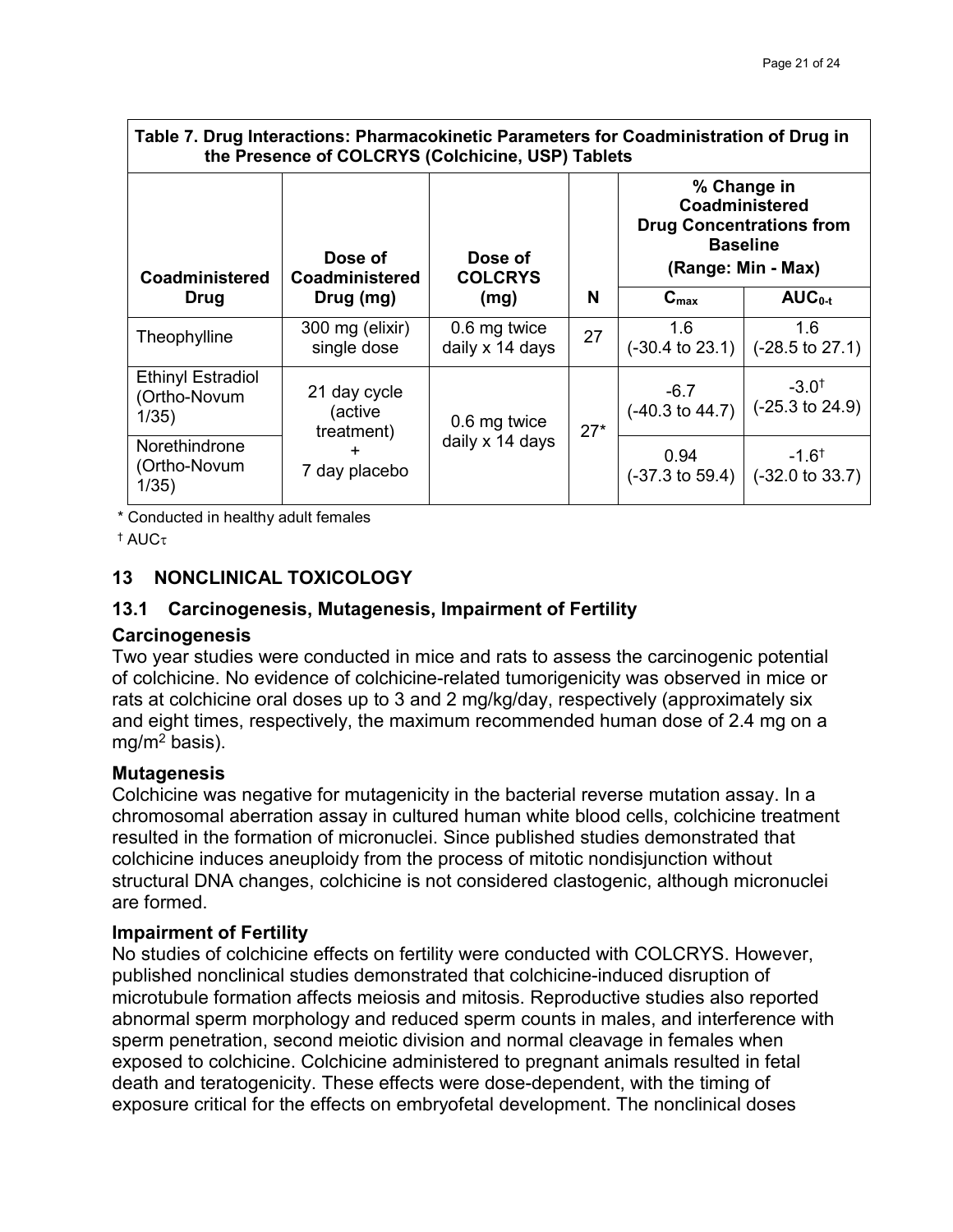evaluated were generally higher than an equivalent human therapeutic dose, but safety margins for reproductive and developmental toxicity could not be determined.

## **14 CLINICAL STUDIES**

The evidence for the efficacy of colchicine in patients with chronic gout is derived from the published literature. Two randomized clinical trials assessed the efficacy of colchicine 0.6 mg twice a day for the prophylaxis of gout flares in patients with gout initiating treatment with urate-lowering therapy. In both trials, treatment with colchicine decreased the frequency of gout flares.

The efficacy of a low-dosage regimen of oral colchicine (COLCRYS total dose 1.8 mg over one hour) for treatment of gout flares was assessed in a multicenter, randomized, double-blind, placebo-controlled, parallel group, one week, dose-comparison study. Patients meeting American College of Rheumatology criteria for gout were randomly assigned to three groups: high-dose colchicine (1.2 mg, then 0.6 mg hourly x 6 hours [4.8 mg total]); low-dose colchicine (1.2 mg, then 0.6 mg in one hour [1.8 mg total] followed by five placebo doses hourly); or placebo (two capsules, then one capsule hourly x six hours). Patients took the first dose within 12 hours of the onset of the flare and recorded pain intensity (11-point Likert scale) and adverse events over 72 hours. The efficacy of colchicine was measured based on response to treatment in the target joint, using patient self-assessment of pain at 24 hours following the time of first dose as recorded in the diary. A responder was one who achieved at least a 50% reduction in pain score at the 24-hour postdose assessment relative to the pretreatment score and did not use rescue medication prior to the actual time of 24-hour postdose assessment.

Rates of response were similar for the recommended low-dose treatment group (38%) and the nonrecommended high-dose group (33%) but were higher as compared to the placebo group (16%) as shown in *Table 8*.

| Table 8. Number (%) of Responders Based on Target Joint Pain<br><b>Score at 24 Hours Post First Dose</b> |                              |                                       |                                           |                                            |  |
|----------------------------------------------------------------------------------------------------------|------------------------------|---------------------------------------|-------------------------------------------|--------------------------------------------|--|
| <b>COLCRYS Dose</b><br>Responders n (%)                                                                  |                              |                                       |                                           | % Differences in Proportion                |  |
| <b>Low-Dose</b><br>$(n=74)$                                                                              | <b>High-Dose</b><br>$(n=52)$ | <b>Placebo</b><br>$n$ (%)<br>$(n=58)$ | <b>Low-Dose</b><br>vs Placebo<br>(95% CI) | <b>High-Dose</b><br>vs Placebo<br>(95% CI) |  |
| 28 (38%)                                                                                                 | 17 (33%)                     | 9(16%)                                | 22(8, 37)                                 | 17(1, 33)                                  |  |

*Figure 1* shows the percentage of patients achieving varying degrees of improvement in pain from baseline at 24 hours.

## **Figure 1**

**Pain Relief on Low and High Doses of COLCRYS and Placebo (Cumulative)**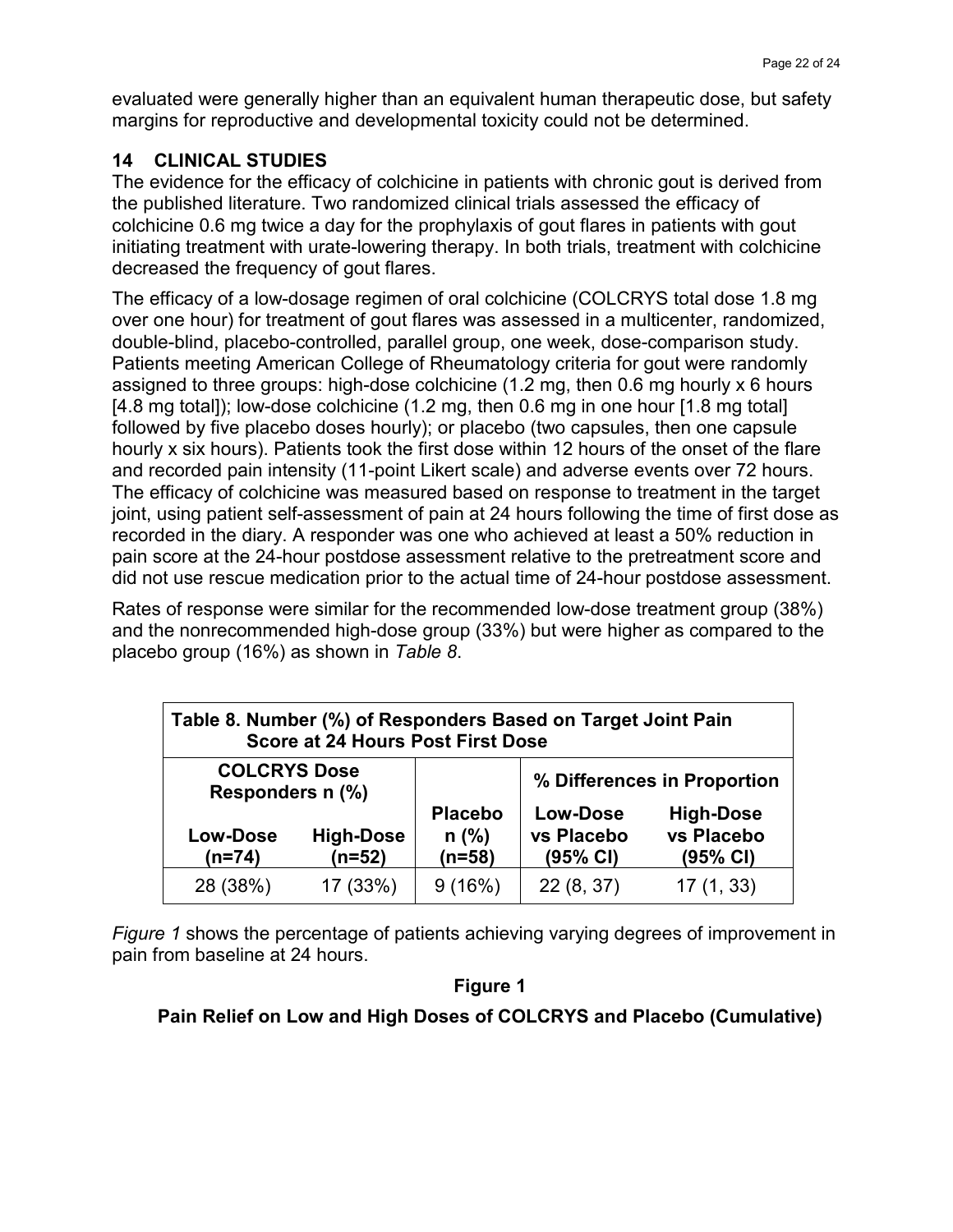

The evidence for the efficacy of colchicine in patients with FMF is derived from the published literature. Three randomized, placebo-controlled studies were identified. The three placebo-controlled studies randomized a total of 48 adult patients diagnosed with FMF and reported similar efficacy endpoints as well as inclusion and exclusion criteria.

One of the studies randomized 15 patients with FMF to a six month crossover study during which five patients discontinued due to study noncompliance. The ten patients completing the study experienced five attacks over the course of 90 days while treated with colchicine compared to 59 attacks over the course of 90 days while treated with placebo. Similarly, the second study randomized 22 patients with FMF to a four month crossover study during which nine patients discontinued due to lack of efficacy while receiving placebo or study noncompliance. The 13 patients completing the study experienced 18 attacks over the course of 60 days while treated with colchicine compared to 68 attacks over the course of 60 days while treated with placebo. The third study was discontinued after an interim analysis of six of the 11 patients enrolled had completed the study; results could not be confirmed.

Open-label experience with colchicine in adults and children with FMF is consistent with the randomized, controlled trial experience and was utilized to support information on the safety profile of colchicine and for dosing recommendations.

# **16 HOW SUPPLIED/STORAGE AND HANDLING**

#### **16.1 How Supplied**

COLCRYS (colchicine, USP) tablets 0.6 mg are purple, film-coated, capsule-shaped tablets debossed with "AR 374" on one side and scored on the other side.

| Bottles of 30   | NDC 64764-119-07 |
|-----------------|------------------|
| Bottles of 60   | NDC 64764-119-06 |
| Bottles of 100  | NDC 64764-119-01 |
| Bottles of 1000 | NDC 64764-119-10 |

# **16.2 Storage**

Store at 20°C to 25°C (68°F to 77°F) [See USP Controlled Room Temperature].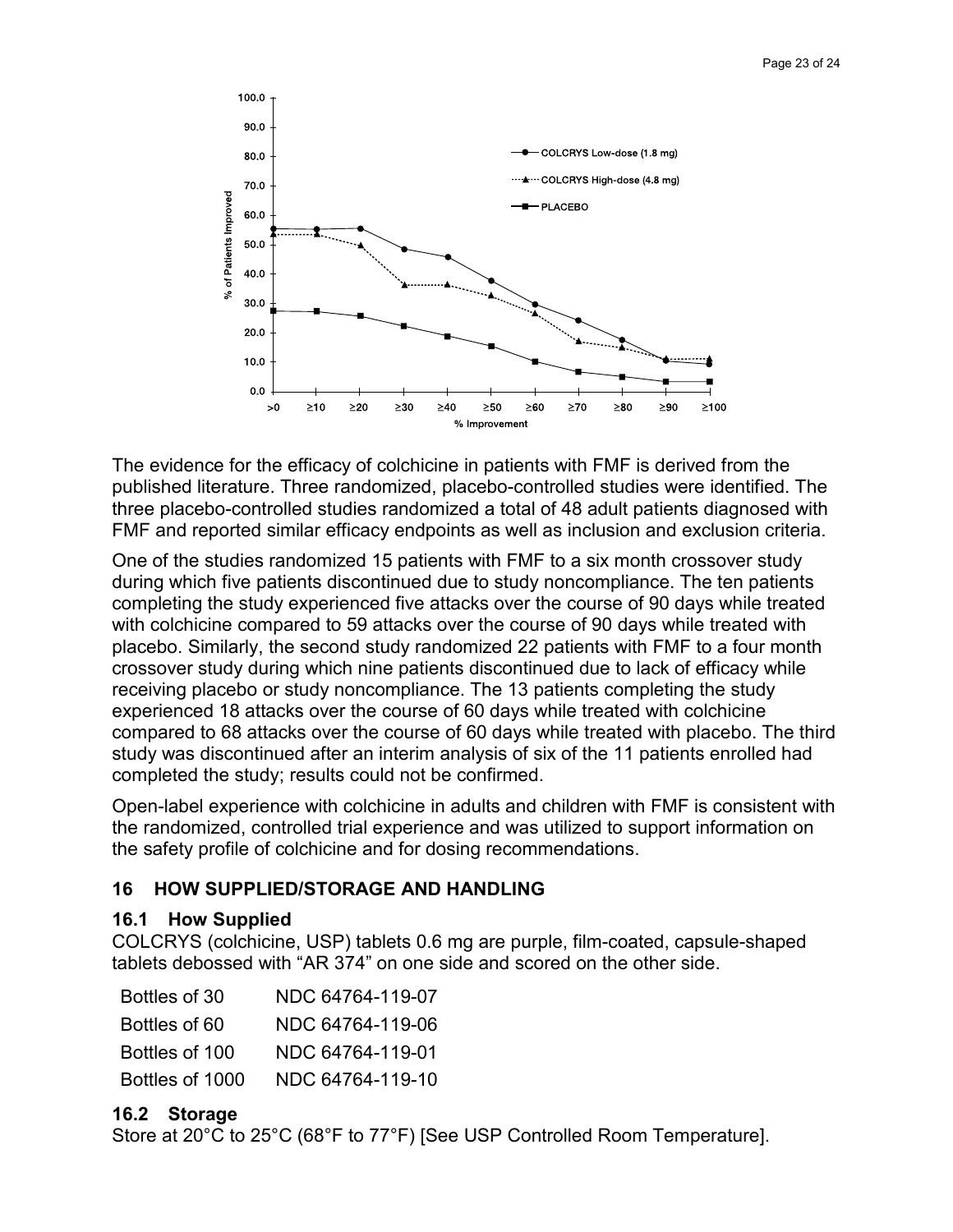Protect from light.

DISPENSE IN TIGHT, LIGHT-RESISTANT CONTAINER.

## **17 PATIENT COUNSELING INFORMATION**

Advise the patient to read the FDA-approved patient labeling (Medication Guide).

#### Dosing Instructions

Patients should be advised to take COLCRYS as prescribed, even if they are feeling better. Patients should not alter the dose or discontinue treatment without consulting with their doctor. If a dose of COLCRYS is missed:

- For treatment of a gout flare when the patient is not being dosed for prophylaxis, take the missed dose as soon as possible.
- For treatment of a gout flare during prophylaxis, take the missed dose immediately, wait 12 hours, then resume the previous dosing schedule.
- For prophylaxis without treatment for a gout flare, or FMF, take the dose as soon as possible and then return to the normal dosing schedule. However, if a dose is skipped the patient should not double the next dose.

#### Fatal Overdose

Instruct patient that fatal overdoses, both accidental and intentional, have been reported in adults and children who have ingested colchicine. COLCRYS should be kept out of the reach of children.

#### Blood Dyscrasias

Patients should be informed that bone marrow depression with agranulocytosis, aplastic anemia and thrombocytopenia may occur with COLCRYS.

#### Drug and Food Interactions

Patients should be advised that many drugs or other substances may interact with COLCRYS and some interactions could be fatal. Therefore, patients should report to their healthcare provider all of the current medications they are taking and check with their healthcare provider before starting any new medications, particularly antibiotics. Patients should also be advised to report the use of nonprescription medication or herbal products. Grapefruit and grapefruit juice may also interact and should not be consumed during COLCRYS treatment.

#### Neuromuscular Toxicity

Patients should be informed that muscle pain or weakness, tingling or numbness in fingers or toes may occur with COLCRYS alone or when it is used with certain other drugs. Patients developing any of these signs or symptoms must discontinue COLCRYS and seek medical evaluation immediately.

#### Infertility

Advise males of reproductive potential that COLCRYS may rarely and transiently impair fertility *[see Use in Specific Populations (8.3)].*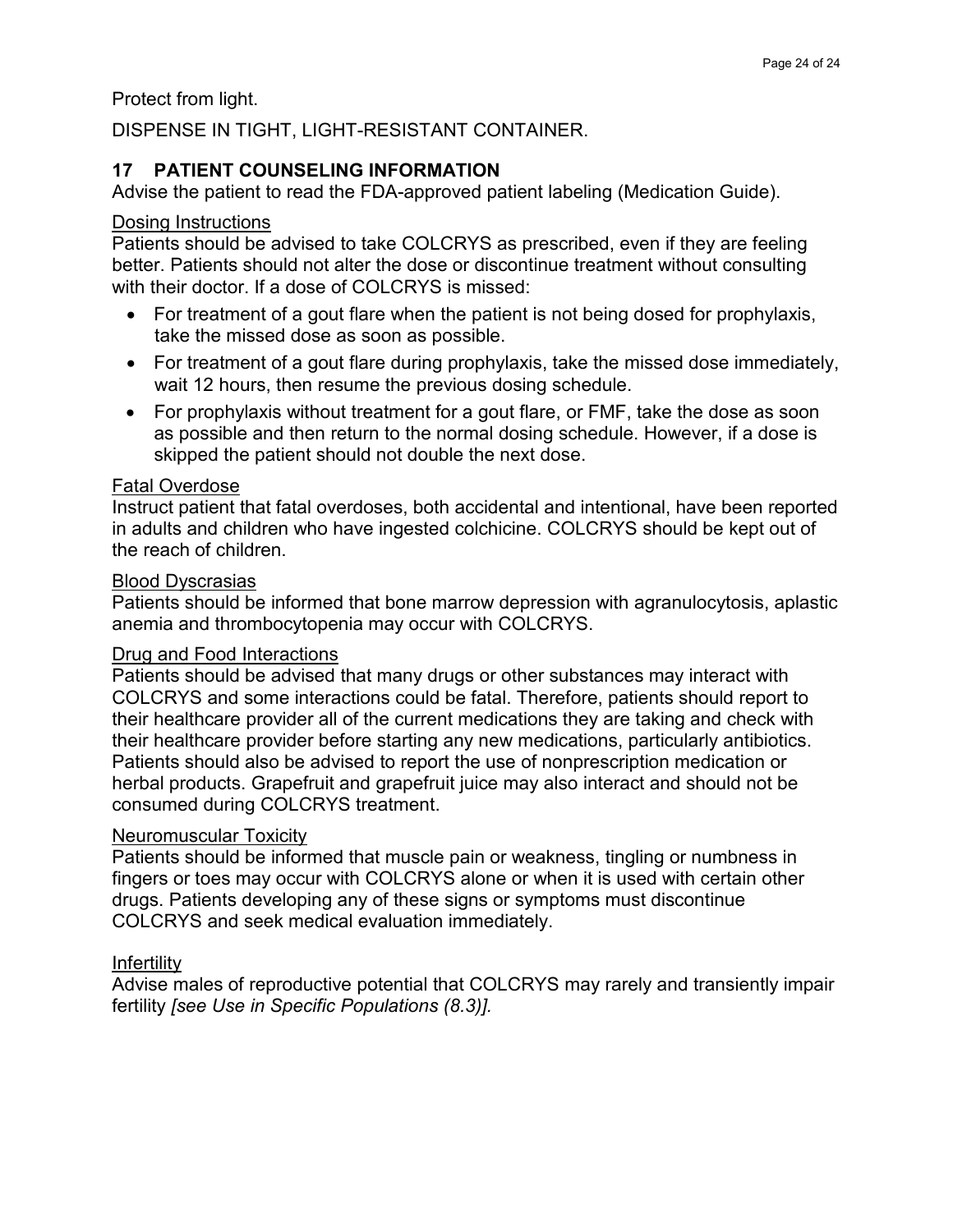#### **MEDICATION GUIDE COLCRYS (KOL-kris) (colchicine) tablets, for oral use**

Read the Medication Guide that comes with COLCRYS before you start taking it and each time you get a refill. There may be new information. This Medication Guide does not take the place of talking to your healthcare provider about your medical condition or treatment. You and your healthcare provider should talk about COLCRYS when you start taking it and at regular checkups.

**What is the most important information that I should know about COLCRYS?** COLCRYS can cause serious side effects or death if levels of COLCRYS are too high in your body.

- Taking certain medicines with COLCRYS can cause your level of COLCRYS to be too high, especially if you have kidney or liver problems.
- Tell your healthcare provider about all your medical conditions, including if you have kidney or liver problems. Your dose of COLCRYS may need to be changed.
- Tell your healthcare provider about all the medicines you take, including prescription and nonprescription medicines, vitamins and herbal supplements.
- Even medicines that you take for a short period of time, such as antibiotics, can interact with COLCRYS and cause serious side effects or death.
- Talk to your healthcare provider or pharmacist before taking any new medicine.
- Especially tell your healthcare provider if you take:
	- $\circ$  atazanavir sulfate (Reyataz)  $\circ$  clarithromycin (Biaxin)

o cyclosporine (Neoral, Gengraf,

o darunavir (Prezista)

Sandimmune)

- 
- $\circ$  fosamprenavir (Lexiva) with ritonavir  $\circ$  fosamprenavir (Lexiva)  $\circ$  indinavir (Crixivan)  $\circ$  itraconazole (Sporanox
- 
- o indinavir (Crixivan)<br>
o ketoconazole (Nizoral)<br>
o lopinavir/ritonavir (Kaletr
- o ketoconazole (Nizoral) o lopinavir/ritonavir (Kaletra)<br>
o nefazodone (Serzone) o nelfinavir mesylate (Virace)
- o nefazodone (Serzone) o nelfinavir mesylate (Viracept)<br>○ ritonavir (Norvir) o saquinavir mesylate (Invirase
- $\circ$  telithromycin (Ketek)

 $\circ$  saquinavir mesylate (Invirase)<br> $\circ$  tipranavir (Aptivus)

Ask your healthcare provider or pharmacist if you are not sure if you take any of the medicines listed above. This is not a complete list of all the medicines that can interact with COLCRYS.

- Know the medicines you take. Keep a list of them and show it to your healthcare provider and pharmacist when you get a new medicine.
- Keep COLCRYS out of the reach of children.

#### **What is COLCRYS?**

COLCRYS is a prescription medicine used to:

- prevent and treat gout flares in adults
- treat familial Mediterranean fever (FMF) in adults and children age 4 or older

COLCRYS is not a pain medicine, and it should not be taken to treat pain related to other conditions unless specifically prescribed for those conditions.

#### **Who should not take COLCRYS?**

Do not take COLCRYS if you have liver or kidney problems and you take certain other medicines. Serious side effects, including death, have been reported in these patients even when taken as directed. See **"What is the most important information that I should know about COLCRYS?"**.

# **What should I tell my healthcare provider before starting COLCRYS?**

See **"What is the most important information that I should know about COLCRYS?"**.

Before you take COLCRYS, tell your healthcare provider about all your medical conditions, including if you:

- have liver or kidney problems.
- are pregnant or plan to become pregnant. It is not known if COLCRYS will harm your unborn baby. Talk to your healthcare provider if you are pregnant or plan to become pregnant.
- are a **male** with a female partner who can become pregnant. Receiving treatment with COLCRYS may be related to infertility in some men that is reversible when treatment is stopped.
- are breastfeeding or plan to breastfeed. COLCRYS passes into your breast milk. You and your healthcare provider should decide if you will take COLCRYS while breastfeeding. If you take COLCRYS and breastfeed, you should talk to your child's healthcare provider about how to watch for side effects in your child.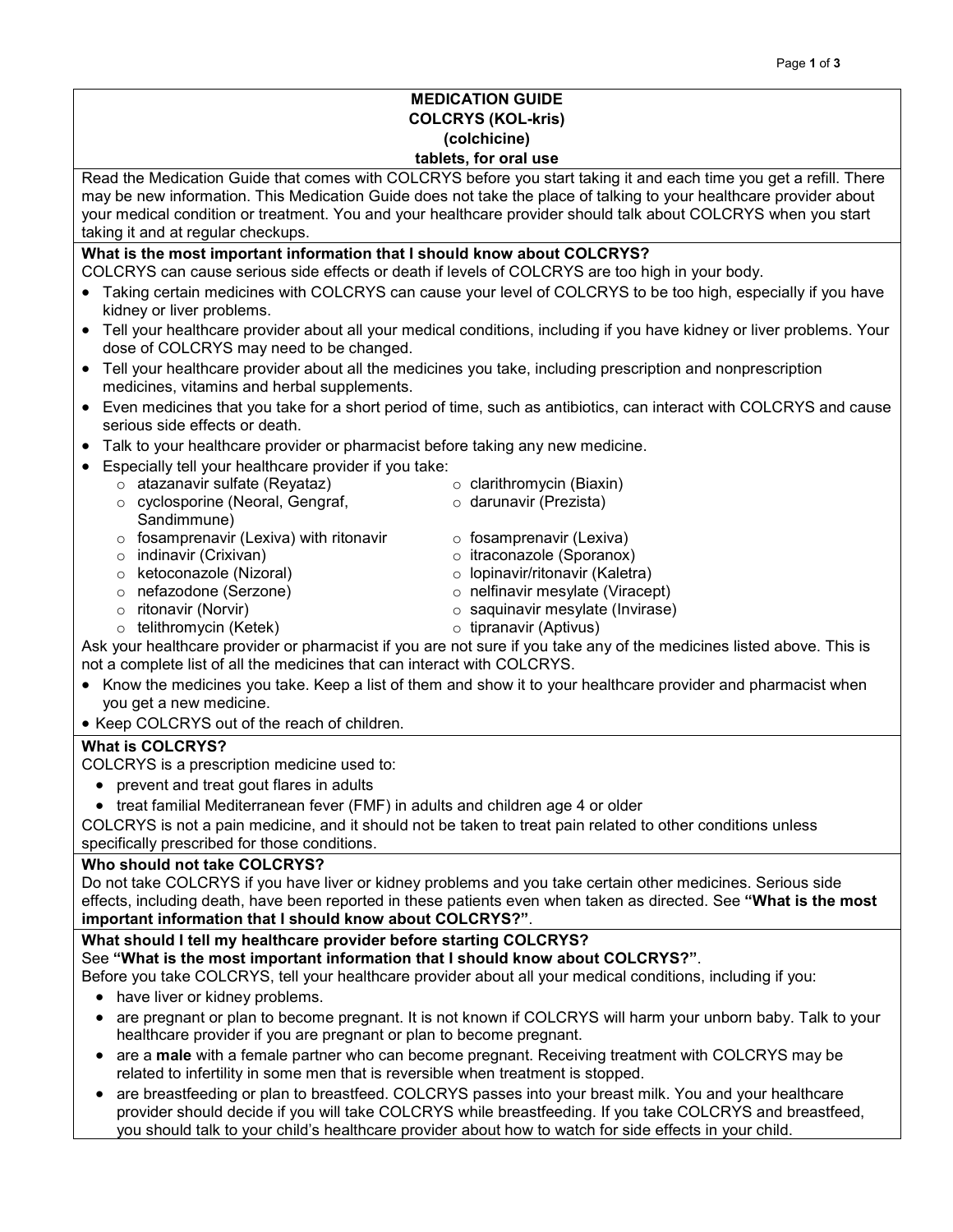Tell your healthcare provider about all the medicines you take, including ones that you may only be taking for a short time, such as antibiotics. See **"What is the most important information that I should know about COLCRYS?"**. Do not start a new medicine without talking to your healthcare provider.

Using COLCRYS with certain other medicines, such as cholesterol-lowering medications and digoxin, can affect each other, causing serious side effects. Your healthcare provider may need to change your dose of COLCRYS. Talk to your healthcare provider about whether the medications you are taking might interact with COLCRYS and what side effects to look for.

#### **How should I take COLCRYS?**

- Take COLCRYS exactly as your healthcare provider tells you to take it. **If you are not sure about your dosing**, call your healthcare provider.
- COLCRYS can be taken with or without food.
- If you take too much COLCRYS, go to the nearest hospital emergency room right away.
- Do not stop taking COLCRYS even if you start to feel better, unless your healthcare provider tells you.
- Your healthcare provider may do blood tests while you take COLCRYS.
- If you take COLCRYS daily and you miss a dose, then take it as soon as you remember. If it is almost time for your next dose, just skip the missed dose. Take the next dose at your regular time. Do not take 2 doses at the same time.
- If you have a gout flare while taking COLCRYS daily, report this to your healthcare provider.

#### **What should I avoid while taking COLCRYS?**

Avoid eating grapefruit or drinking grapefruit juice while taking COLCRYS. It can increase your chances of getting serious side effects.

#### **What are the possible side effects of COLCRYS?**

COLCRYS can cause serious side effects or even cause death. See **"What is the most important information that I should know about COLCRYS?"**.

Get medical help right away if you have:

- Muscle weakness or pain
- Numbness or tingling in your fingers or toes
- •Unusual bleeding or bruising
- Increased infections
- •Feel weak or tired
- •Pale or gray color to your lips, tongue or palms of your hands
- •Severe diarrhea or vomiting

**Gout Flares:** The most common side effect of COLCRYS in people who have gout flares is diarrhea.

**FMF:** The most common side effects of COLCRYS in people who have FMF are abdominal pain, diarrhea, nausea and vomiting.

Tell your healthcare provider if you have any side effect that bothers you or that does not go away. These are not all of the possible side effects of COLCRYS. For more information, ask your healthcare provider or pharmacist. Call your doctor for medical advice about side effects. You may report side effects to FDA at 1-800-FDA-1088.

#### **How should I store COLCRYS?**

- Store COLCRYS at room temperature between 68°F and 77°F (20°C and 25°C).
- Keep COLCRYS in a tightly closed container.
- Keep COLCRYS out of the light.

#### **Keep COLCRYS and all medicines out of the reach of children.**

#### **General Information about COLCRYS**

Medicines are sometimes prescribed for purposes other than those listed in a Medication Guide. Do not use COLCRYS for a condition for which it was not prescribed. Do not give COLCRYS to other people, even if they have the same symptoms that you have. It may harm them. This Medication Guide summarizes the most important information about COLCRYS. If you would like more information, talk with your healthcare provider. You can ask your healthcare provider or pharmacist for information about COLCRYS that is written for healthcare professionals.